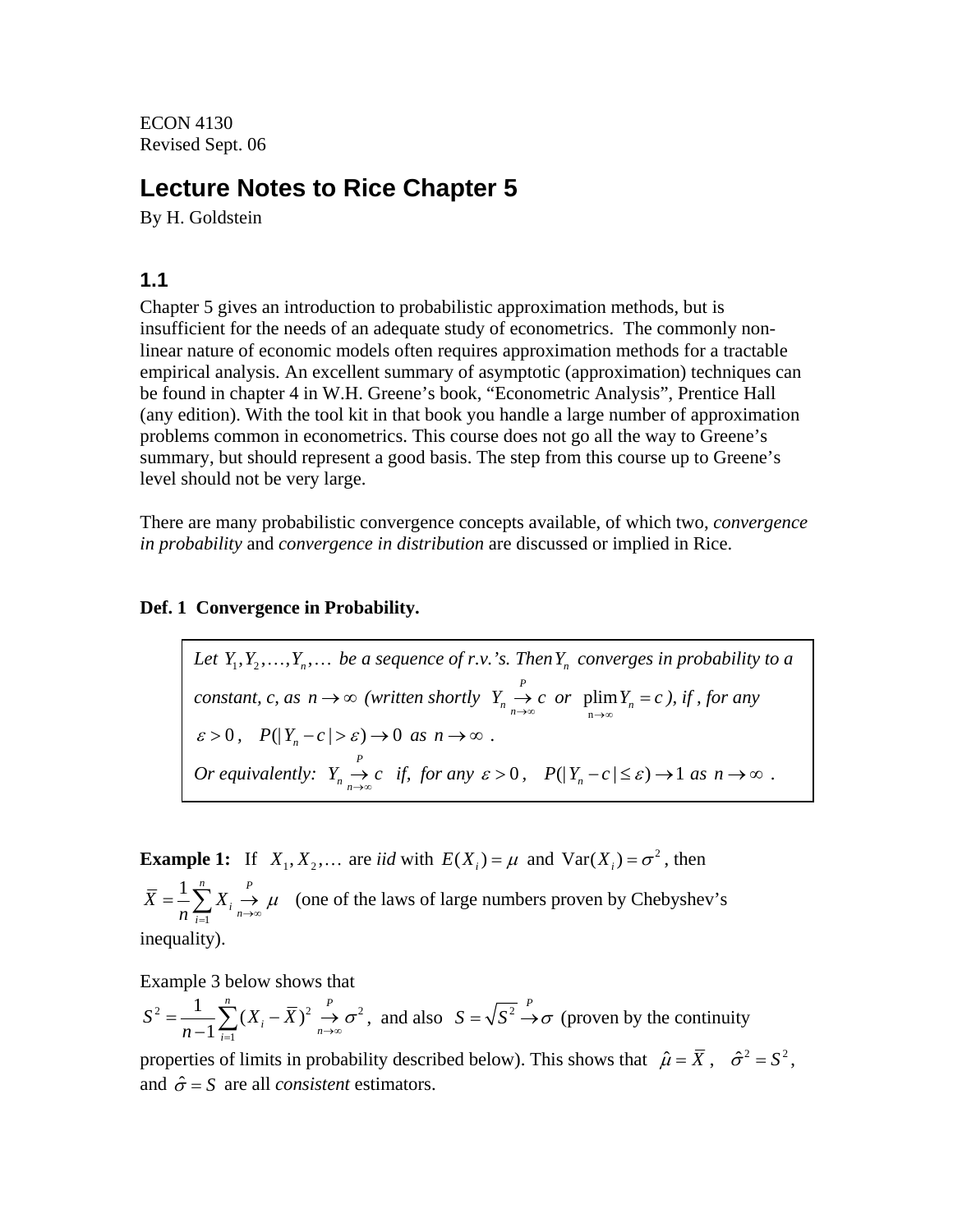In general, suppose that  $\theta$  is an unknown parameter in a model and  $\hat{\theta}$  an estimator for  $\theta$ depending on *n* observations. If  $\hat{\theta}$  $\theta \rightarrow \theta$  $\stackrel{\sim}{\rightarrow} \theta$ , we say that  $\hat{\theta}$  is a *consistent* estimator for  $\theta$ . This is a rather weak property but is usually considered a minimum requirement for the behavior of an estimator when the number of observations grows large.

[**Note on the law of large numbers.** In the lectures we gave a simple proof of the law of large numbers based on Chebyshev's inequality. That proof assumes that the variance,  $var(X_i) = \sigma^2$ , exists. It can be proven, however, that this assumption is not necessary. Thus: If  $X_1, X_2, ...$  are *iid* with  $E(X_i) = \mu$ , then  $\overline{X}$  $\overline{X} \underset{n \to \infty}{\to} \mu$  (without any assumptions on the variance). This is a classical result in probability theory. ]

**1.2 Trivial distributions.** It is sometimes convenient to interpret constants as special r.v.'s. Let *a* be any constant (a real number). We may interpret *a* as a random variable by introducing the r.v., *X*, by  $P(X = a) = 1$ . Hence *X* can only take one value (*a*). The probability mass function is then given by  $p(a) = P(X = a) = 1$ . By the definition of expectation and variance, we have (check formally!),  $E(X) = a$  and  $var(X) = 0$ .

The cdf of *X* becomes

(1) 
$$
F(x) = P(X \le x) = \begin{cases} 0 & \text{for } x < a \\ 1 & \text{for } x \ge a \end{cases}
$$
 (see figure 1)

**Figure 1** 



We may call this distribution *the trivial distribution at a*.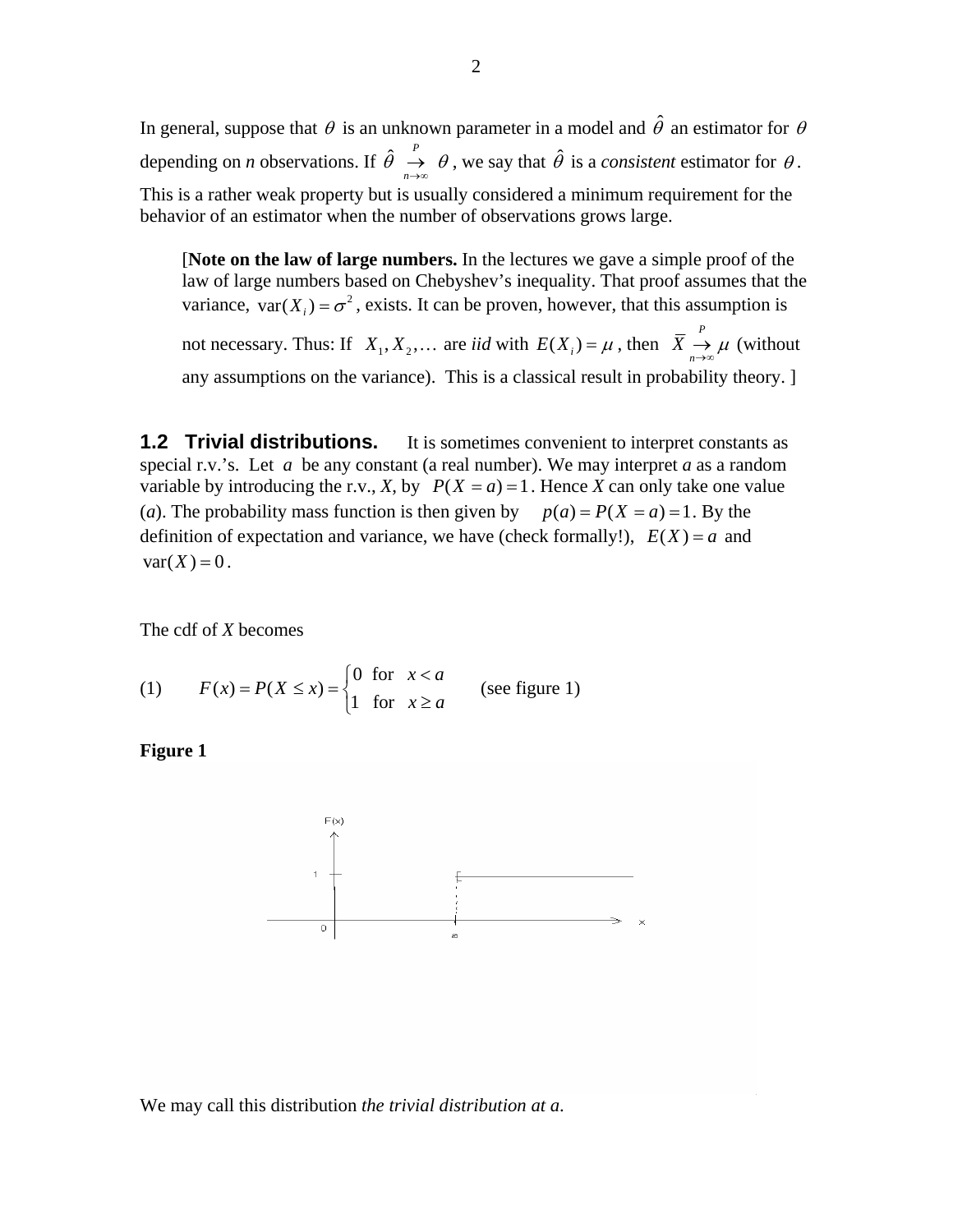Note that  $F(x)$  is continuous everywhere except for  $x = a$ .

(2) The moment generating function (mgf) for X is 
$$
M(t) = e^{ta}
$$
  
(i.e.  $M(t) = Ee^{tX} = e^{ta}P(X = a) = e^{ta}$ ).

Let  $a_1, a_2, ..., a_n, ...$  be a sequence of constants converging to a as  $n \to \infty$  (see appendix 1 (A1) for the concept of a sequence). This means (slightly more precise than given in Sydsæter I): For any fixed  $\varepsilon > 0$ , there is a number N such that  $|a_n - a| \leq \varepsilon$  for every  $n \geq N$ . From this definition it follows that convergence of sequences in the usual sense can be considered as a special case of convergence in probability.

(3) If 
$$
a_n \to a
$$
, then  $a_n \to a$  (where the  $a_n$ 's are interpreted as r.v.'s)

**Proof:** Let  $\varepsilon > 0$  be arbitrarily small. We need to show that  $P(|a_n - a| \leq \varepsilon) \to 1$ . But this probability must be either 0 or 1 according to if  $|a_n - a| \leq \varepsilon$  is false or true (since  $a_n, a$ , and  $\varepsilon$ are constants and therefore fixed and not subject to random variation). Hence, choosing N such that  $| a_n - a | \leq \varepsilon$  for all  $n \geq N$ , we have

$$
P(|a_n - a| \le \varepsilon) = \begin{cases} 1 & \text{if } |a_n - a| \le \varepsilon \text{ is true, which it is for all } n \ge N \\ 0 & \text{if } |a_n - a| \le \varepsilon \text{ is false} \end{cases}
$$

This shows that  $P(| a_n - a | \leq \varepsilon) \to 1$  since the probability is 1 for all *n* large enough. Q.E.D.

## **1.3 The continuity property of probability limits.**

(See appendix 1 (A2) for some useful facts about continuous functions.)

### **Theorem 1**

(4) *Let*  $X_n, Y_n, n = 1, 2, ...$  *be two sequences of r.v.'s such that*  $X_n \underset{n \to \infty}{\rightarrow} c$  *and . Let*  $g(x)$  *be continuous at*  $x = c$  *and*  $h(x, y)$  *be continuous at*  $x = c$ *and y = d. Then P*  $Y_n \longrightarrow d$ )  $g(x)$  *he continuous at*  $x = c$  *and*  $h(x, y)$  $(X_n) \stackrel{P}{\rightarrow} g(c)$  and  $g(X_n) \xrightarrow[n \to \infty]{P} g(c)$  and  $h(X_n, Y_n) \xrightarrow[n \to \infty]{P} h(c,$  $h(X_n, Y_n) \to h(c, d)$ *(This is also true when h has more than two arguments.)*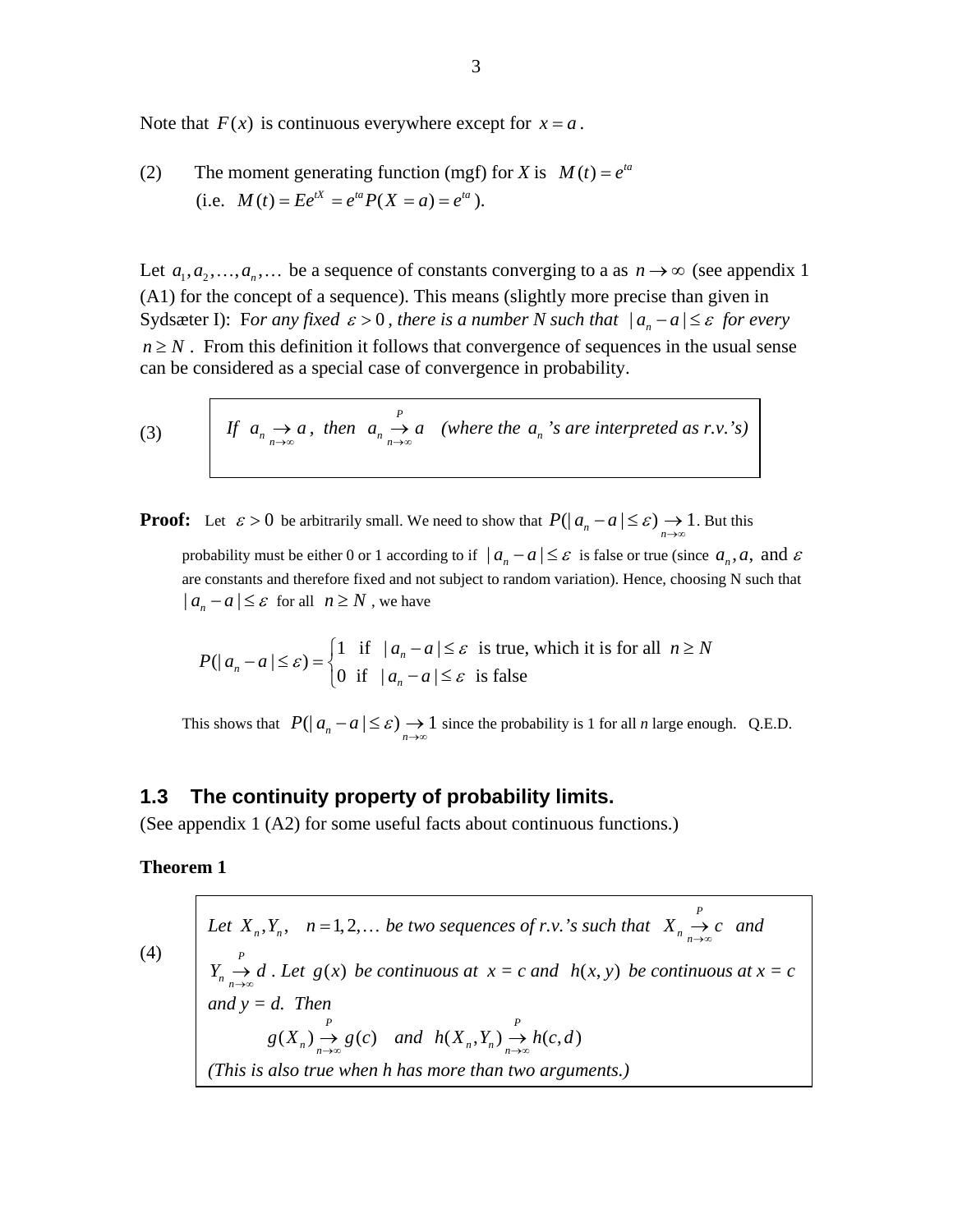[A proof for those interested is given in **appendix 2**.]

**Example 2.** Suppose that  $X_n \stackrel{P}{\rightarrow}$  $X_n \underset{n \to \infty}{\to} c$ . Then also  $Z_n = X_n \left(1 - \frac{1}{n}\right)_{n \to \infty}^p$  $Z_n = X_n \left[1 - \frac{1}{n}\right]_n$  $= X_n \left(1 - \frac{1}{n}\right) \stackrel{P}{\rightarrow} c$ . Here we use that  $h(x, y) = xy$  is continuous (see appendix 1 (A2)), and that  $Y_n = 1 - \frac{1}{x}$  $Y_n = 1 - \frac{1}{n}$  $n \xrightarrow{n \to \infty}$  $= 1 - \frac{1}{2} \rightarrow 1$  because of (3).

[ I.e.  $h(X_n, Y_n) = X_n Y_n \xrightarrow{P} h(c, 1) = c \cdot 1 = c$  since  $X_n \to c$  and  $Y_n \to 1$ .]

**Example 3.** Suppose that  $X_1, X_2, ...$  are *iid* with  $E(X_i) = \mu$  and  $var(X_i) = \sigma^2$ . Then 2  $\frac{1}{\sqrt{V}}$  $\frac{1}{-1}\sum_{i=1}^n (X_i - \overline{X})^2 \xrightarrow[n \to \infty]{P}$  $S^{2} = \frac{1}{n-1} \sum_{i=1}^{n} (X_{i} - \overline{X})^{2}$ *n*  $\sigma^2$  $=\frac{1}{n-1}\sum_{i=1}^{\infty}(X_i-\overline{X})^2 \underset{n\to\infty}{\to} \sigma^2$  (i.e.  $S^2$  is consistent for  $\sigma^2$ ).

*Reason (short argument)*: It follows from theorem 1 that

$$
S^{2} = \frac{n}{n-1} \left[ \frac{1}{n} \sum_{i=1}^{n} X_{i}^{2} - (\overline{X})^{2} \right] \xrightarrow[n \to \infty]{P} 1 \cdot \left[ \mu^{2} + \sigma^{2} - \mu^{2} \right] = \sigma^{2}
$$

*Explanation*: By the law of large numbers (see further details below),

2  $E(V^2) = u^2$ 1  $\frac{1}{2} \sum_{i=1}^{n} X_i^2 \rightarrow E(X_i^2)$  $i \sim \mu(\Lambda_i)$ *i*  $X_i^2 \to E(X)$ *n*  $\mu^2 + \sigma^2$  $\sum_{i=1}^{n} X_i^2 \xrightarrow{P} E(X_i^2) = \mu^2 + \sigma^2$ , and  $\overline{X} \xrightarrow{P} \mu$ . Then, since  $h(x, y) = x - y^2$  is continuous, we get from theorem 1 that  $\left| \frac{1}{n} \sum X_i^2 - (\overline{X})^2 \right| \rightarrow \left[ \mu^2 + \sigma^2 - \mu^2 \right]$ 1  $\frac{1}{2}\sum_{i=1}^{n}X_i^2-(\bar{X})^2$  $\sum_{i=1}^N X_i^2 - (\bar{X})^2 \bigg]_n^2$  $\left[\frac{1}{n}\sum_{i=1}^{n}X_i^2-(\overline{X})^2\right]\rightarrow\left[\mu^2+\sigma^2-\mu^2\right]=\sigma^2$ . Finally, multiplying by  $\frac{n}{n-1}$  (which converges to 1 as  $n \to \infty$ ) and the same argument as in example 2, we get  $S^2 \rightarrow \sigma^2$ . From this we also obtain that  $S = \sqrt{S^2 + \sigma}$  since  $g(x) = \sqrt{x}$  is continuous (theorem 1) again).

[*Some more details*: Put  $Z_i = X_i^2$ . Since  $X_1, X_2, \ldots$  are *iid*, then  $Z_1, Z_2, \ldots$  are *iid* as well with  $E(Z_i) = E(X_i^2) = \mu^2 + \sigma^2$ . Then, by the law of large numbers, 2 1  $\frac{1}{2} \sum_{i=1}^{n} X_i^2 = \overline{Z} \stackrel{P}{\rightarrow} E(Z_i)$  $\sum_{i=1}^n X_i^2 = Z \longrightarrow E(Z_i)$  $\frac{1}{n}\sum_{i=1}^n X_i^2 = \overline{Z} \stackrel{\rightarrow}{\rightarrow} E(Z_i) = \mu^2 + \sigma^2$ . (Note that, because of the note to example 1, we do not

have to bother about the variance of  $Z_i$ .)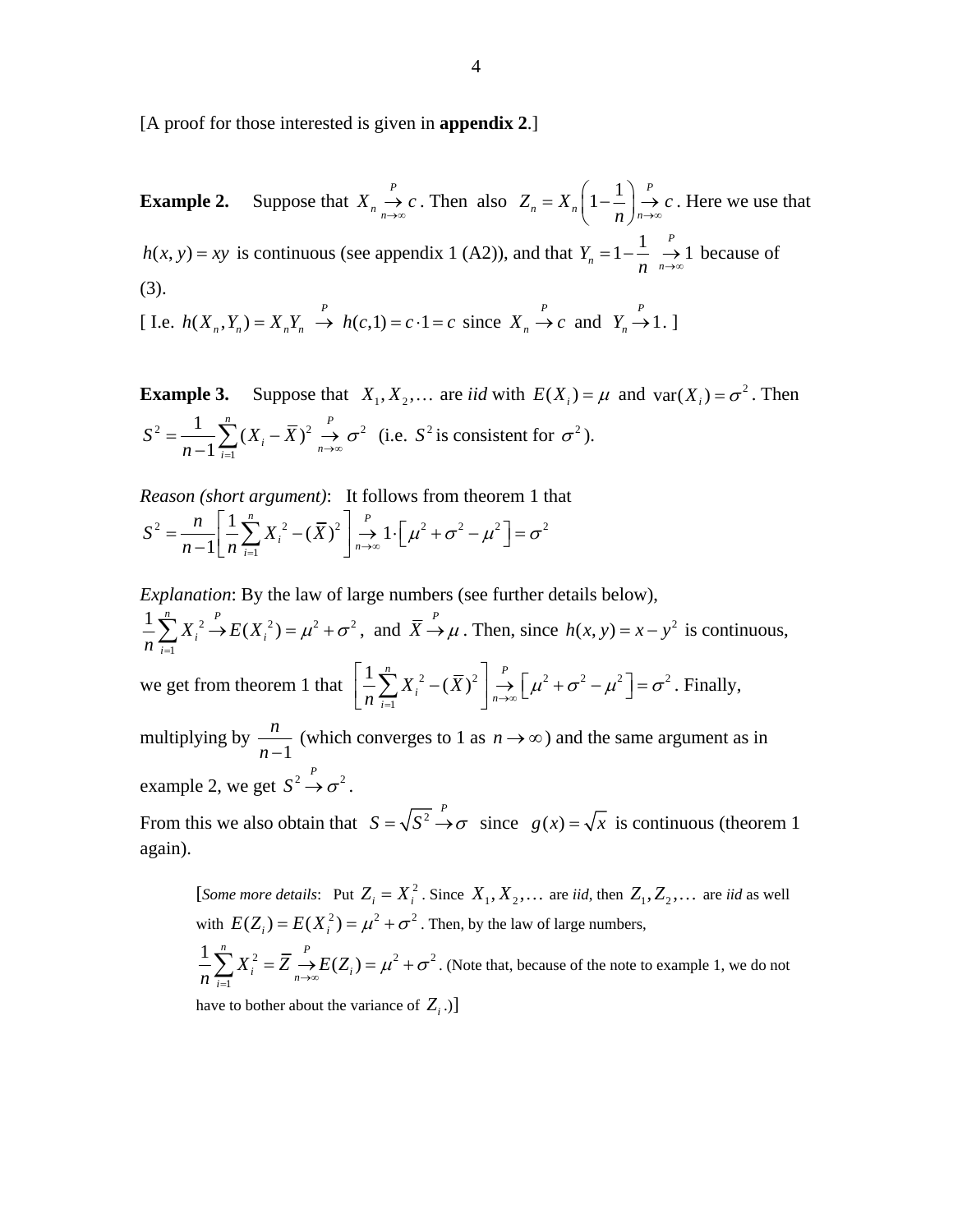**Exercise 1.** Show that the sample correlation,  $r = \frac{S_{XY}}{S_{XY}}$ *X Y*  $r = \frac{S_{XY}}{S_X S_Y}$  is a consistent estimator for the population correlation,  $\rho = \text{corr}(X, Y) = \frac{\text{cov}(X, Y)}{\sqrt{N}}$  $var(X)var(Y)$  $\varphi$  = corre(*X*, *Y*) =  $\frac{\text{cov}(X, Y)}{\sqrt{\text{var}(X)\text{var}(Y)}}$ , based on a random sample,  $(X_1, Y_1), (X_2, Y_2), \ldots, (X_n, Y_n)$  (meaning that the *n* pairs are independent and have all the same joint distribution). **Hint:** To prove the consistency of the sample covariance, write 1 1 1 *n*  $XY = \begin{bmatrix} 1 \\ 2 \end{bmatrix}$   $\begin{bmatrix} \Delta A_i I_i \end{bmatrix}$ *i*  $S_{xy} = \frac{n}{\sum_{i=1}^{n} X_i Y_i}$  $=\frac{n}{n-1}\left[\frac{1}{n}\sum_{i=1}^{n}X_{i}Y_{i}-\overline{XY}\right].$ 

## **1.4 Convergence in distribution**

In the introductory statistics course, the following version of the central limit theorem (CLT) is presented:

Let  $X_1, X_2, ...$  be *iid* with  $E(X_i) = \mu$  and var $(X_i) = \sigma^2$  (implying that  $E(\overline{X}) = \mu$  and 2  $var(X)$ *n*  $=\frac{\sigma}{\sigma}$ ). Then, for large *n* (*n*  $\geq$  30 usually considered sufficient), we have

$$
Z_n = \frac{\overline{X} - \mu}{\sigma \sqrt{n}} = \frac{\overline{X} - \mu}{\sigma} \sqrt{n} \approx N(0,1) \quad (\text{``\sim" means "is distributed as")}
$$

This statement is somewhat un-precise. What we mean is that " $Z_n$  converges in distribution to *Z*, where  $Z \sim N(0, 1)$ , as  $n \to \infty$  ". (We write this shortly,  $Z_n \stackrel{D}{\to}$  $Z_n \underset{n \to \infty}{\to} Z$ , or simply  $Z_n \stackrel{D}{\rightarrow} Z$ ). The formal mathematical definition, given in Rice, is:

#### **Def. 2 (Convergence in distribution)**

*Let*  $Y_1, Y_2, \ldots$  *be a sequence of r.v..'s with cdf's,*  $F_n(y) = P(Y_n \le y)$ *, and Y a r.v. with cdf*  $F(y) = P(Y \le y)$ . We say that  $Y_n \to Y$  if  $F_n(y) \to F(y)$  for every *y* where the limit cdf,  $F(y)$ , is continuous.  $F(y) = P(Y \le y)$ . We say that  $Y_n \stackrel{D}{\rightarrow}$  $Y_n \underset{n \to \infty}{\to} Y$  if  $F_n(y) \underset{n \to \infty}{\to} F(y)$  $F(y)$ (Then, for large *n*,  $Y_n \sim F(y)$ )

**This means:** If the limit cdf,  $F(y)$ , is continuous for  $y = a$  and  $y = b$ , then  $P(a < Y_n \le b) = F_n(b) - F_n(a) \to F(b) - F(a) = P(a < Y \le b)$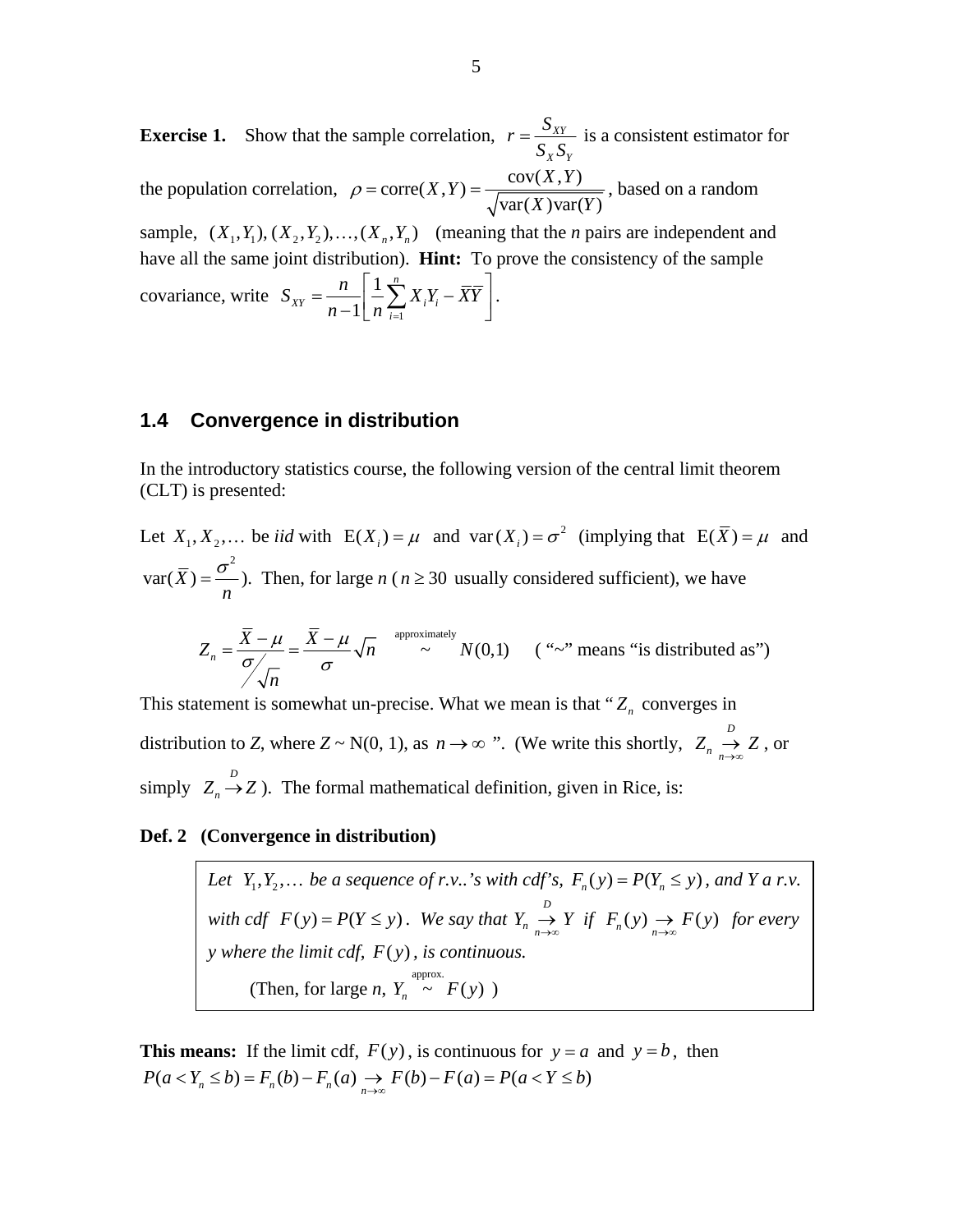Hence,  $P(a < Y_n \le b) \approx P(a < Y \le b)$  for large *n*.

The importance of this property follows from the fact that we quite often find ourselves in a situation where  $Y_n$  (being e.g. a complicated estimator) has a very complicated distribution while the limit distribution of *Y* is quite simple (often normal). Hence, for large *n*, we may be able to replace complicated probability statements about  $Y_n$  with simple probability statements about *Y*.

**Note** that, if the limit distribution is N(0,1) (which is most often the case), then the limit cdf (usually written  $\Phi(x) = P(Z \le x)$  where  $Z \sim N(0,1)$ ) is continuous for all *x*.

Another useful technical comment is that *convergence in probability* can be interpreted as a special case of *convergence in distribution* by the following lemma:

(5)  $Y_n \to c$  is equivalent to  $Y_n \to Y$  where *Y* is the trivial *r.v.* at *c* (i.e. *) with the trivial cdf as in* (1)*. (The last statement we may simply write*  $Y_n \to c$ .) *P*  $\sum_{n \to \infty}^{\infty} c$  *is equivalent to*  $Y_n \longrightarrow Y$ 1  $\rightarrow \atop{n \rightarrow \infty}$ *D <sup>n</sup> <sup>n</sup>*  $P(Y = c) =$ *D <sup>n</sup> <sup>n</sup>*

[For those interested, a proof is written out in appendix 2.]

## **1.5 Determination of limit distributions**

It turns out difficult (usually) to use the definition of limit in distribution directly to derive a limit distribution. Therefore, a number of techniques and tools have been developed for this purpose in the literature. One important tool is by means of moment generating functions (mgf's) formulated as theorem A in Rice, chapter 5, and cited below in theorem 2. (An even more important tool is by means of so-called *characteristic functions,* (see Rice at the end of section 4.5), which requires complex analysis and is omitted here.)

## **Theorem 2 (Theorem A in Rice, chapter 5)**

*Let*  $Y_n$ ,  $n = 1, 2, ...$  *be a sequence of r.v.'s with cdf's,*  $Y_n \sim F_n(y) = P(Y_n \le y)$ . *Suppose that the mgf's,*  $M_n(t) = Ee^{tY_n}$ , exist for all n. Let Y be a r.v. with cdf, *F*(*y*) and mgf  $M(t) = Ee^{tY}$ , and assume that  $M_n(t) \to M(t)$  for all t in an *Sopen interval that contains 0. Then*  $Y_n \xrightarrow[n \to \infty]{D} Y$  *(i.e.*  $F_n(y) \to F(y)$  for all y *where*  $F(y)$  *is continuous*).  $\sum_{n \to \infty} Y$  *(i.e.*  $F_n(y) \to F(y)$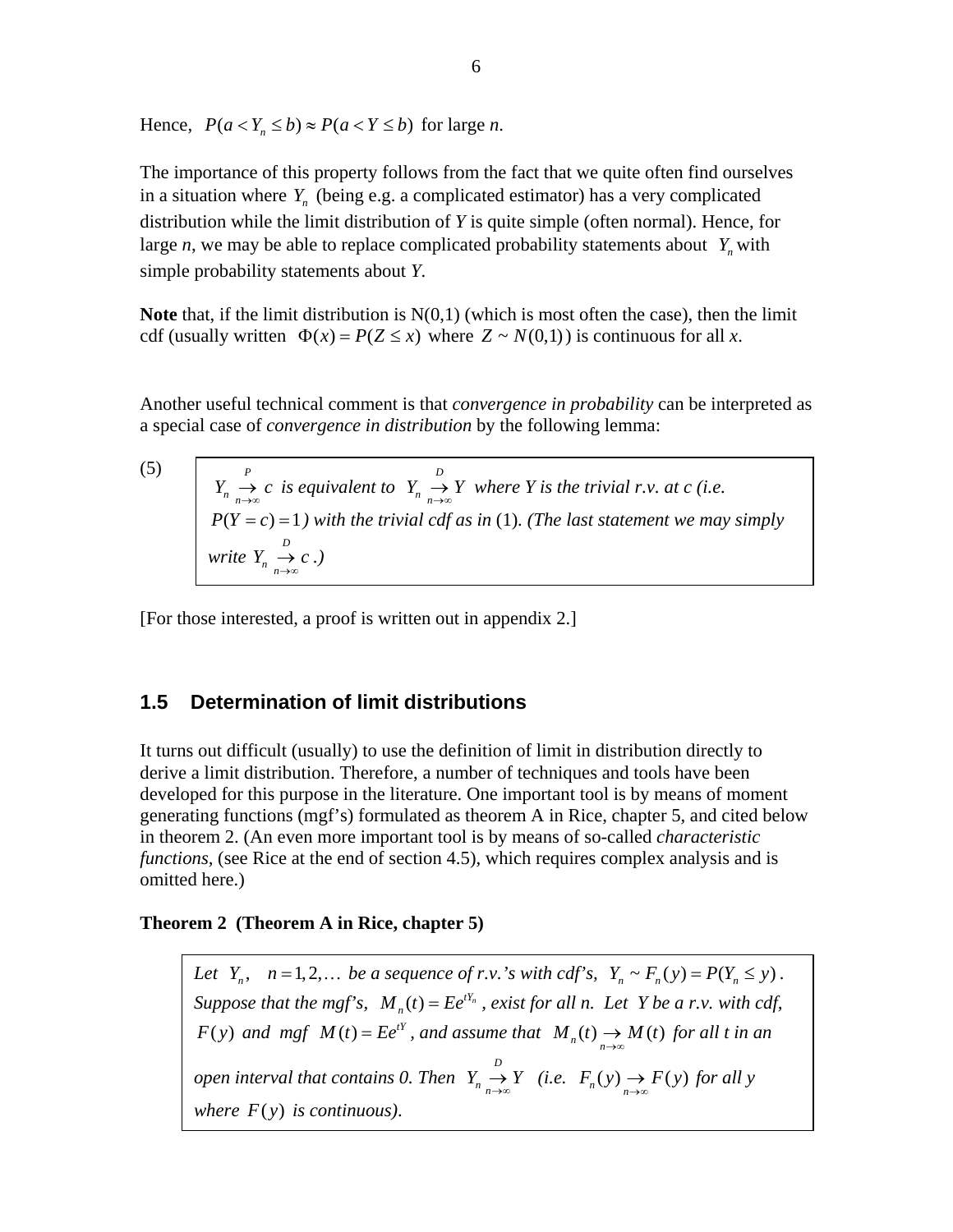## **Example 4 (example A in Rice, section 5.3)**

We simplify the argument in Rice by using l'Hôpital's rule instead of his series argument.

Let  $X_n \sim \text{pois}(\lambda_n)$ ,  $n = 1,2,...$  where  $\lambda_1, \lambda_2,...$  is a sequence of numbers (see appendix 1 (A1)) such that  $\lambda_{n}$ <sup>2</sup>  $\rightarrow \infty$ . Then, since  $X_n$  is poisson distributed, we have  $E(X_n) = \text{var}(X_n) = \lambda_n$ . We will show that the standardized

$$
Z_n = \frac{X_n - \mathcal{E}(X_n)}{\sqrt{\text{var}(X_n)}} = \frac{X_n - \lambda_n}{\sqrt{\lambda_n}} = \frac{1}{\sqrt{\lambda_n}} X_n - \sqrt{\lambda_n}
$$

converges in distribution to  $Z \sim N(0,1)$ , which follows if we can show that the *mgf* of  $Z_n$ converges to the *mgf* of  $Z \sim N(0, 1)$ , i.e.  $M_Z(t) = e^{t^2/2}$ . The mgf of  $X_n$  is (see Rice, section 4.5, example A):

$$
M_{X_n}(t) = e^{\lambda_n(e^t-1)}
$$

We have from before that, if *X* and *Y* are r.v.'s such that  $Y = a + bX$ , the mgf of Y is,  $M_Y(t) = e^{at} M_X(bt)$ . Hence

$$
M_{Z_n}(t) = e^{-t\sqrt{\lambda_n}} M_{X_n}\left(\frac{1}{\sqrt{\lambda_n}}t\right) = e^{-t\sqrt{\lambda_n}} \cdot e^{\lambda_n(e^{t/\sqrt{\lambda_n}}-1)} \quad \text{or}
$$

 $\ln(M_{Z_n}(t)) = -t\sqrt{\lambda_n} + \lambda_n \left(e^{t/\sqrt{\lambda_n}} - 1\right)$  (notice printing mistake in Rice edition 2)

Put  $x = \frac{1}{\sqrt{2}}$ *n*  $x = \frac{1}{\sqrt{\lambda}}$ . Since  $\lambda_{n}$ → ∞, we have  $x \to 0$ . From l'Hôpital's rule we get

$$
\ln(M_{Z_n}(t)) = -\frac{t}{x} + \frac{1}{x^2} \left( e^{xt} - 1 \right) = \frac{e^{xt} - 1 - xt}{x^2} \to \lim_{x \to 0} \frac{te^{xt} - t}{2x} = \lim_{x \to 0} \frac{t^2 e^{tx}}{2} = \frac{t^2}{2}
$$

Since  $e^x$  is a continuous function of *x*,  $M_{Z_n}(t) \to e^{t^2/2}$ *t*  $M_{Z_n}(t) \rightarrow e^{t^2/2}$ , implying  $Z_n \rightarrow Z \sim N(0,1)$ . (*End of example.*)  $Z_n \longrightarrow Z \sim N$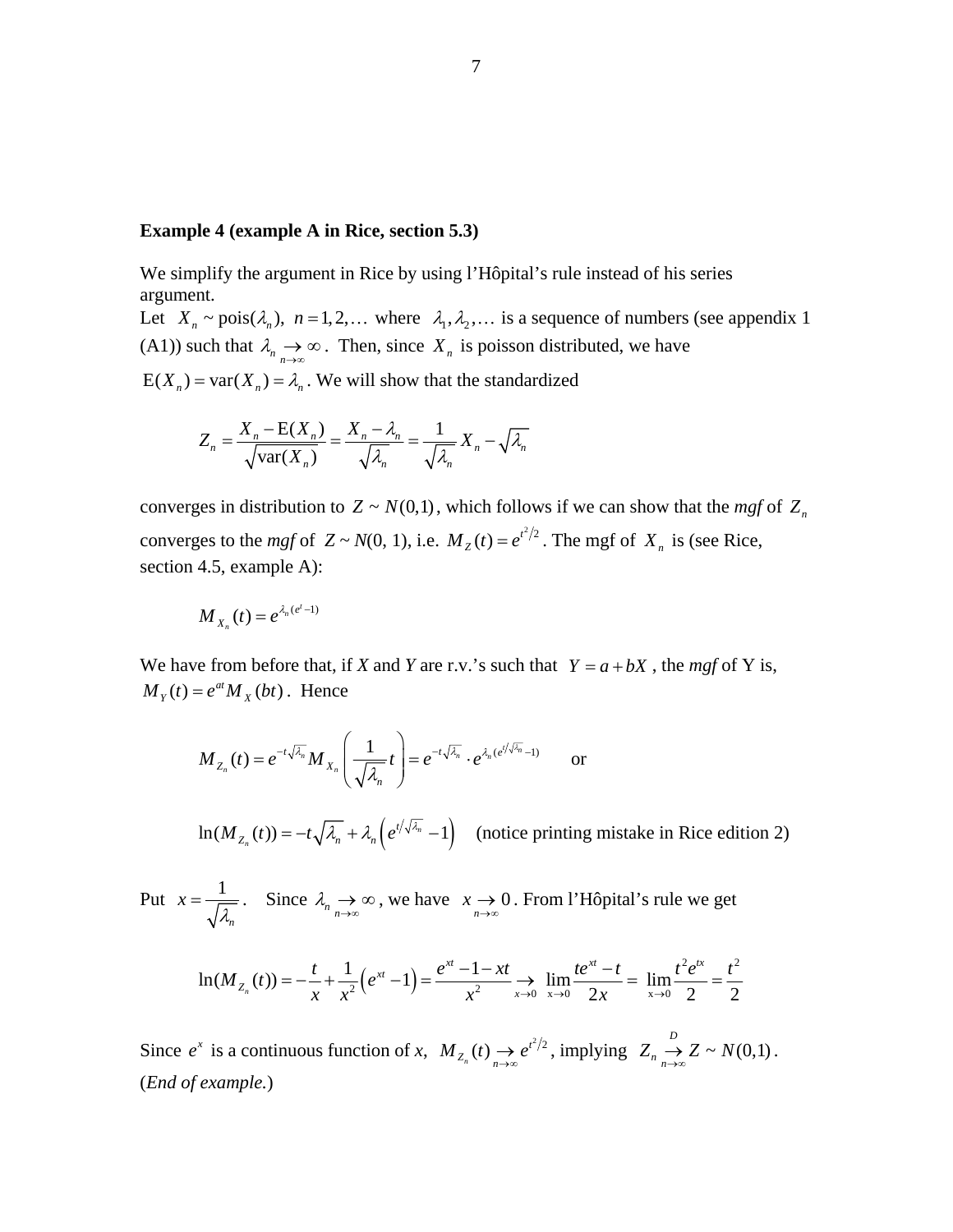We will now repeat Rice's proof of the central limit theorem (CLT) supplied with some details. Note that this proof can be taken as **optional reading,** which means that a proper understanding of the proof is not required for exam purposes. However, the result itself including the more practical version given in the corollary in (6) below, must be understood properly.

**Theorem 3 (CLT, theorem B in Rice, section 5.3)**

Let 
$$
X_1, X_2,...
$$
 be a sequence of iid r.v.'s with  $E(X_i) = 0$  and  $var(X_i) = \sigma^2$ .  
\nLet  $S_n = \sum_{i=1}^n X_i$  (implying  $E(S_n) = 0$  and  $var(S_n) = n\sigma^2$ ). Then  
\n
$$
\frac{S_n}{\sqrt{var(S_n)}} = \frac{S_n}{\sigma \sqrt{n}} \xrightarrow{n \to \infty} Z \sim N(0,1)
$$
 (or  $P\left(\frac{S_n}{\sigma \sqrt{n}} \le x\right) \to \Phi(x)$  for all x since  
\n $\Phi(x) = P(Z \le x)$  is continuous everywhere).

[**Note.** The proof is only given here for the special case that the *mgf* of  $X_i$ ,  $M(t) = E(e^{tX_i})$ , exists in an open interval containing 0, which is not always the case (see the note to (A5) in appendix 1). The proof for the general case is almost identical to the given one, but based instead on characteristic functions (defined by  $g(t) = E(e^{itX_j})$  where *i* is the complex number,  $\sqrt{-1}$ ). Characteristic functions exist for every probability distribution. Such a proof, however, requires some knowledge of complex analysis, and is omitted here. ]

#### **Proof (optional reading):**

Assume that the common *mgf* of  $X_1, X_2, \ldots, M(t) = E(e^{tX_i})$ , exists in an open interval,  $(a,b)$ , where  $a < 0 < b$ . Then, according to  $(A7)$  in appendix 1,  $M(t)$ , has continuous derivatives of all orders in  $(a,b)$ .

Since  $X_1, X_2, \ldots$  are independent and identically distributed, the *mgf* of  $S_n$  is

$$
M_{S_n}(t) = \mathrm{E}\left(e^{t\sum\limits_{i=1}^n X_i}\right) = \mathrm{E}\left(e^{tX_1}e^{tX_2}\cdots e^{tX_n}\right) = \mathrm{E}\left(e^{tX_1}\right)\mathrm{E}\left(e^{tX_2}\right)\cdots \mathrm{E}\left(e^{tX_n}\right) = M(t)^n
$$

Putting  $Z_n = \frac{S_n}{\sqrt{n}}$ , we obtain the *mgf*, <sup>σ</sup> *n*  $\phi_n(t)$ *n*  $M_{Z_n}(t) = M\left(-\frac{t}{t}\right)$  $= M\left(\frac{t}{\sigma\sqrt{n}}\right)$ 

Applying Taylor's formula (see  $(A4)$  in appendix 1) to  $M(t)$ , we have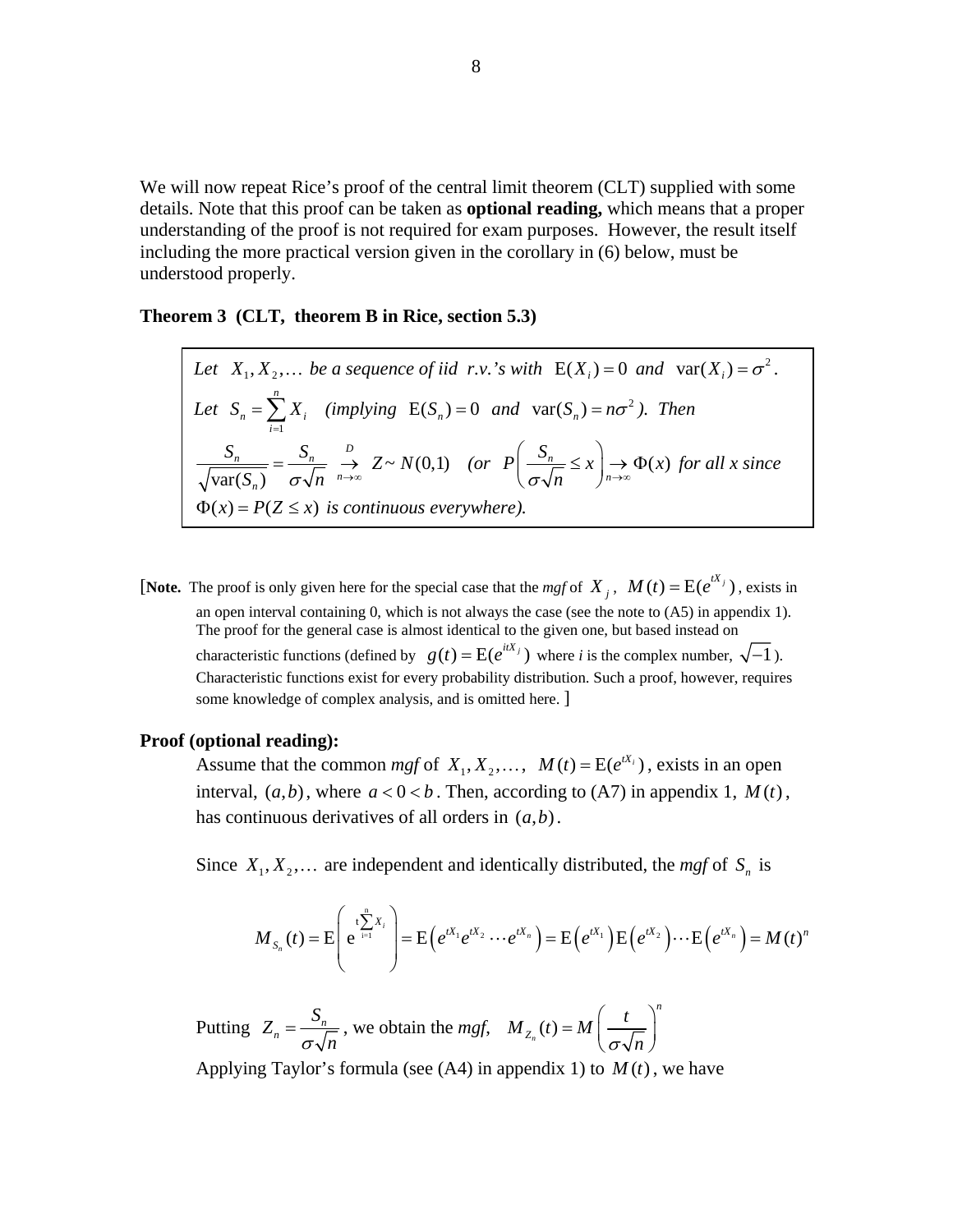2  $+3$  $M(t) = M(0) + tM'(0) + \frac{t^2}{2}M''(0) + \frac{t^3}{3!}M'''(c)$  where *c* is somewhere between 0 and *t*. We have  $M(0) = E(e^{0X_i}) = 1$ ,  $M'(0) = E(X_i) = 0$ , and  $M''(0) = E(X_i^2) = \sigma^2$ . Hence

$$
M(t) = 1 + \frac{t^2}{2}\sigma^2 + \frac{t^3}{6}M'''(c)
$$

Substituting into  $M_{Z_n}(t)$ , we obtain

$$
M_{Z_n}(t) = M \left(\frac{t}{\sigma \sqrt{n}}\right)^n = \left[1 + \frac{\left(\frac{t}{\sigma \sqrt{n}}\right)^2}{2} \sigma^2 + \frac{\left(\frac{t}{\sigma \sqrt{n}}\right)^3}{6} M \right]^n
$$

or

$$
M_{Z_n}(t) = \left[1 + \frac{t^2}{2n} + R_n\right]^n \text{ where } R_n = \frac{t^3}{6\sigma^3 n^{\frac{3}{2}}} M^{\text{''}}(c_n), \text{ and } c_n \text{ lies between}
$$
  

$$
\frac{t}{\sqrt{C}}.
$$

0 and  $\frac{t}{t}$ <sup>σ</sup> *n*

We will now prove that  $n \cdot R_n \to 0$ , i.e. 3  $\sum_{n=1}^{\infty} \frac{1}{6\sigma^3 \sqrt{n}} M^{(n)}(c_n) \rightarrow 0$  $n \cdot R_n = \frac{t^3}{2 \cdot \overline{C}} M$  "'(*c*  $\sigma^3\sqrt{n}$   $n\rightarrow\infty$  $\cdot R_n = \frac{i}{\sqrt{2}} M'''(c_n) \to 0$ Since  $c_n$  lies between 0 and  $\frac{t}{c_n}$  $\frac{t}{\sigma\sqrt{n}}$ , and  $\frac{t}{\sigma\sqrt{n}} \to 0$  $σ√n \rightarrow ∞$  $\rightarrow$  0, we must have that  $c_n \rightarrow 0$ . Therefore,  $M'''(c_n) \to M'''(0)$  since  $M'''(t)$  is continuous in 0 (see (A7) in appendix 1). Hence,  $M'''(c_n)$  is bounded, and  $M'''(c_n)/\sqrt{n} \rightarrow 0$ , which proves that  $n \cdot R_n \to 0$ .

We finally get 
$$
M_{Z_n}(t) = \left[1 + \frac{t^2}{2n} + R_n\right]^n = \left[1 + \frac{a_n}{n}\right]^n
$$
 where  $a_n = \frac{t^2}{2} + n \cdot R_n \to \frac{t^2}{2}$ 

Thus, using (A6) in appendix 1, we get  $M_{Z_n}(t) \to e^{t^2/2}$ , which is the *mgf* of  $N(0, 1)$ . Property A in Rice, section 4.5, tells us that the *mgf* uniquely determines the probability distribution. Hence,  $Z_n \to Z \sim N(0,1)$ . Q.E.D.  $Z_n \longrightarrow Z \sim N$ 

In practice the following reformulation of the CLT is the most common or practical: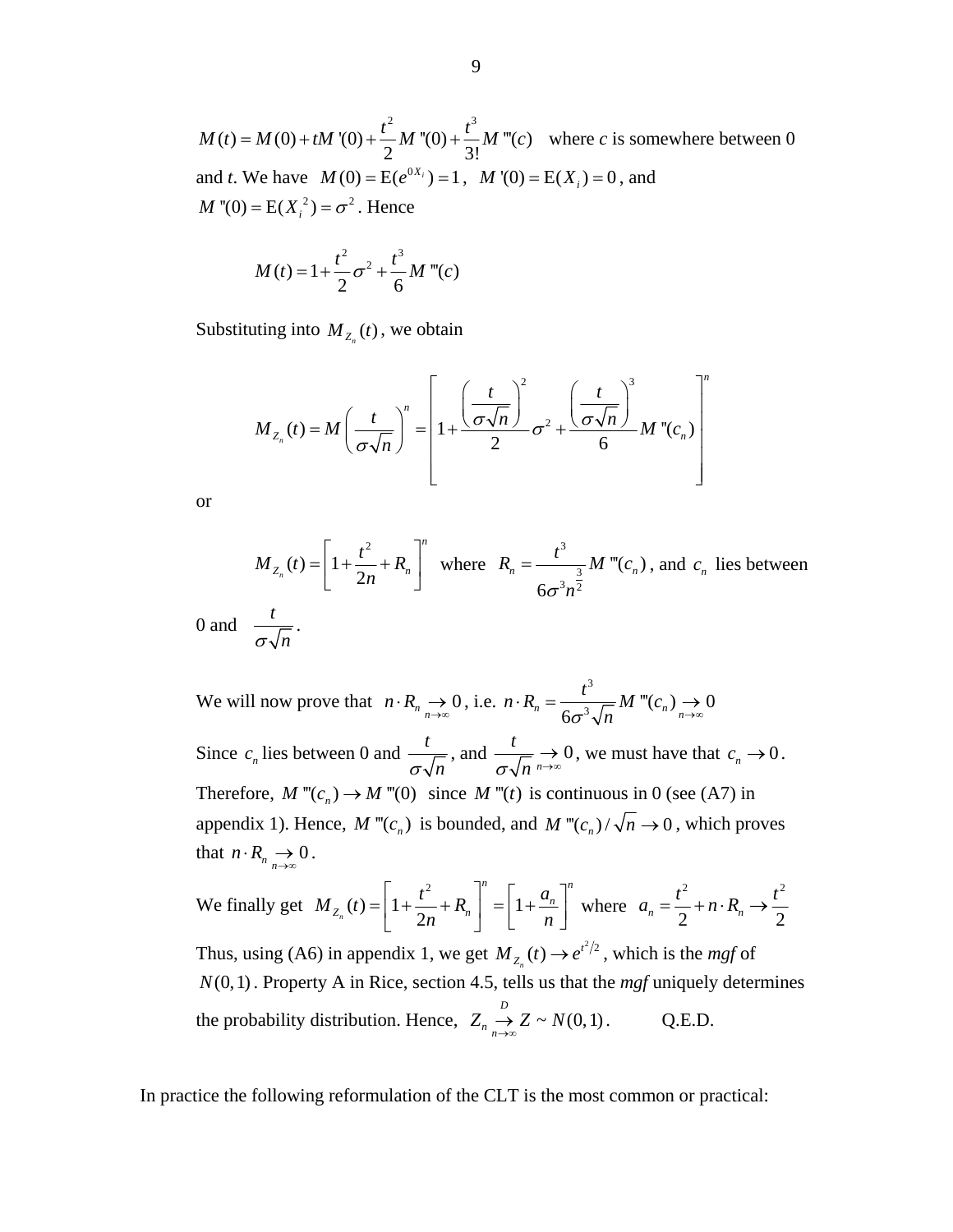## **Corollary (CLT)**

(6) If 
$$
X_1, X_2, ... \sim
$$
 iid, with  $E(X_i) = \mu$  and  $var(X_i) = \sigma^2$ , then  
\n
$$
\frac{\sqrt{n}(\overline{X} - \mu)}{\sigma} \xrightarrow[n \to \infty]{D} Z \sim N(0, 1), \text{ which means that } \overline{X}^{\text{approximately}} \sim N(\mu, \frac{\sigma^2}{n})
$$
\nfor large n.

**Proof.** We show how the result follows from Rice's CLT in theorem 3: Put  $Y_i = X_i - \mu$ . Then,  $Y_1, Y_2, \ldots \sim iid$ ,  $E(Y_i) = 0$  and  $var(Y_i) = \sigma^2$ . We can then use theorem 3:

$$
\frac{\sum_{i=1}^{n} Y_i}{\sigma \sqrt{n}} = \frac{n\overline{X} - n\mu}{\sigma \sqrt{n}} = \frac{\sqrt{n}(\overline{X} - \mu)}{\sigma} \xrightarrow[n \to \infty]{D} Z \sim N(0, 1)
$$
  
\n
$$
\Rightarrow \frac{\sqrt{n}(\overline{X} - \mu)}{\sigma} \approx N(0, 1) \text{ for large } n \Rightarrow \sqrt{n}(\overline{X} - \mu) \approx N(0, \sigma^2) \text{ for large } n
$$
  
\n
$$
\Rightarrow \overline{X} - \mu \approx N(0, \frac{\sigma^2}{n}) \text{ for large } n \Rightarrow \overline{X} \approx N(\mu, \frac{\sigma^2}{n}) \text{ for large } n. Q.E.D.
$$

[Note that we in the proof several times have used the well known property of the normal distribution: If  $X \sim N(\eta, \tau^2)$ , then  $a + bX \sim N(a + b\eta, b^2\tau^2)$  where *a,b* are constants.]

The next result we present, is an extremely useful result for statistical practice:

### **Theorem 4 (Slutsky's lemma)**

 $\Gamma$ 

Let 
$$
A_n
$$
,  $B_n$ ,  $X_n$  be r.v.'s such that  $A_n \xrightarrow{P} a$  (constant),  $B_n \xrightarrow{P} b$  (constant),  
and  $X_n \xrightarrow{D} X$ . Then  $A_n X_n + B_n \xrightarrow{D} aX + b$   
In particular, if  $A_n \xrightarrow{P} 0$ , then  $A_n X_n + B_n \xrightarrow{P} b$  (because of (5) above).

The proof is a straightforward, but somewhat lengthy,  $\varepsilon$ ,  $\delta$  - argument along the lines illustrated in appendix 2, and is omitted here.

Here we illustrate the result by making some arguments for confidence intervals presented in the introductory statistics course more precise.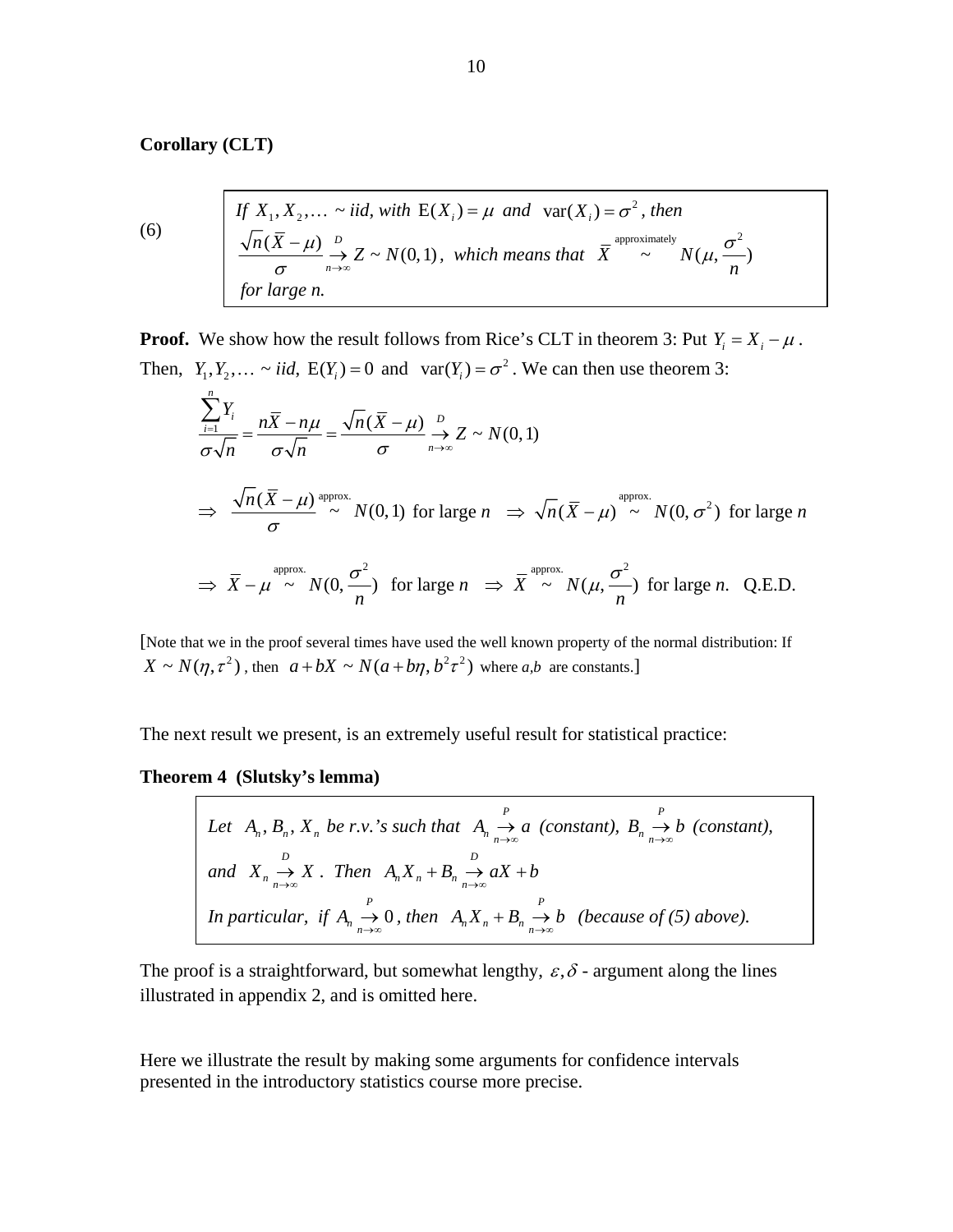#### **Example 5. (Confidence intervals)**

**(Note:** It is recommended that you study this example thoroughly and learn the argument used. In particular note how Slutsky's lemma is used in the argument. )

Suppose  $X_1, X_2, \ldots$  are *iid*, with  $E(X_i) = \mu$  (unknown) and  $var(X_i) = \sigma^2$ . We want a confidence interval (CI) with degree of confidence,  $1-\alpha$ , for the unknown  $\mu$ . Even if the common distribution,  $F(x)$ , for the  $X_i$ 's, is unknown, the distribution of  $\overline{X}$  is approximately known for large  $n (n \geq 30)$  usually considered sufficient) because of the CLT, which we utilize as follows:

For large *n*,  $Z_n = \frac{\overline{X} - \mu}{\sqrt{I}} \stackrel{\text{approx.}}{\sim} N(0, 1)$ *n* μ σ  $=\frac{\overline{X}-\mu}{\sqrt{1-\mu}} \stackrel{\text{approx.}}{\sim} N(0,1)$ . Hence, 2 2  $P(-z_\alpha \leq Z_n \leq z_\alpha) \approx 1 - \alpha$  where 2  $z_\alpha$  is

the upper  $\alpha/2$ -point in  $N(0,1)$ . Manipulating the probability, we get

$$
P\left(\overline{X} - z_{\frac{\alpha}{2}} \frac{\sigma}{\sqrt{n}} \le \mu \le \overline{X} + z_{\frac{\alpha}{2}} \frac{\sigma}{\sqrt{n}}\right) \approx 1 - \alpha
$$

Thus, if  $\sigma$  is known, then an approximately 1– $\alpha$  CI for  $\mu$  is given by

$$
(7) \qquad \bar{X} \pm z_{\frac{\alpha}{2}} \frac{\sigma}{\sqrt{n}}
$$

In practice  $\sigma$  is usually unknown, but according to Slutsky's lemma,  $\sigma$  can be replaced by a consistent estimator, as the following argument shows:

Put 
$$
U_n = \frac{\overline{X} - \mu}{\hat{\sigma}/\sqrt{n}}
$$
 where  $\hat{\sigma} = \sqrt{S^2} = \sqrt{\frac{1}{n-1} \sum_{i=1}^n (X_i - \overline{X})^2}$  is consistent for  $\sigma$  (see

example 3). We then have

$$
U_n = \frac{\overline{X} - \mu}{\hat{\sigma}/\sqrt{n}} = \frac{\sigma}{\hat{\sigma}} \cdot \frac{\overline{X} - \mu}{\sigma/\sqrt{n}} = \frac{\sigma}{\hat{\sigma}} \cdot Z_n
$$

Since  $\frac{\sigma}{\hat{\sigma}} \xrightarrow[n \to \infty]{P} \frac{\sigma}{\sigma} = 1$ *n* σ σ  $\frac{\sigma}{\hat{\sigma}} \stackrel{P}{\rightarrow} \frac{\sigma}{\sigma} = 1$  (see theorem 1 and example 3), and  $Z_n \stackrel{D}{\rightarrow}$  $Z_n \longrightarrow Z$ , we have from Slutsky's lemma  $U_n \xrightarrow[n \to \infty]{D} 1 \cdot Z = Z \sim N(0,1)$ . Hence, for large *n*, 2 2  $P(-z_\alpha \leq U_n \leq z_\alpha) \approx 1-\alpha$ . Manipulating this, we get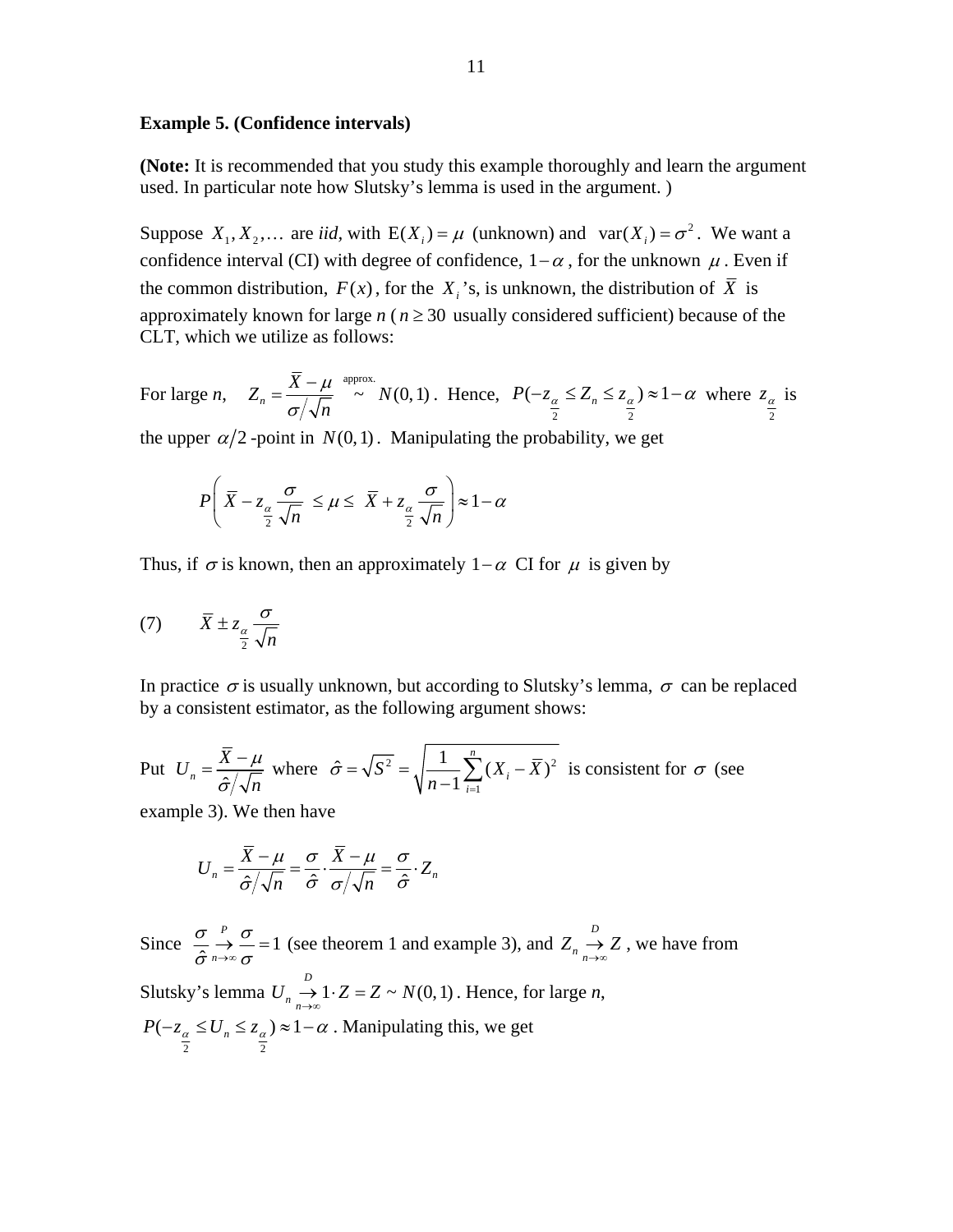$$
P\left(\bar{X} - z_{\frac{\alpha}{2}} \frac{\hat{\sigma}}{\sqrt{n}} \le \mu \le \bar{X} + z_{\frac{\alpha}{2}} \frac{\hat{\sigma}}{\sqrt{n}}\right) \approx 1 - \alpha
$$

which gives the approximate  $1-\alpha$  CI for  $\mu$ : 2  $\bar{X} \pm z_{\alpha} \frac{\hat{\sigma}}{\tau}$  $\frac{\alpha}{2} \sqrt{n}$  $\pm z_{\alpha} \frac{\sigma}{\sqrt{n}}$ . Simulation studies show that the approximation is usually satisfactory for  $n \geq 30$ .

Notice that the CI is the same as the CI in (7) where we have replaced the unknown  $\sigma$ with a consistent estimator  $\hat{\sigma}$ , and that it is Slutsky's lemma that allows us to do that.

We have a similar state of affairs for poisson- and binomial models:

*The poisson case:* Suppose that the number, *X*, of working accidents during *t* time units in a large firm, is  $\sim$  pois( $\lambda t$ ), where  $\lambda$  is the unknown expected (i.e. long run average) accident rate per time unit in the firm. Then  $E(X) = \lambda t = \text{var}(X)$ , which implies that  $\hat{a} = \frac{X}{A}$  $\hat{\lambda} = \frac{X}{t}$  is an unbiased estimator of  $\lambda$ . Since  $var(\hat{\lambda}) = \frac{\lambda}{t} \rightarrow 0$  $=\frac{\pi}{t}\rightarrow 0$ , it follows from Chebyshev's inequality (check!) that  $\hat{\lambda}$  is consistent for  $\lambda$  as well as  $t \to \infty$  (i.e.,  $\hat{a} \stackrel{P}{=}$ *t*  $\lambda \rightarrow \lambda$  $\rightarrow \infty$  ). From example 4 we get that

$$
Z_t = \frac{X - t\lambda}{\sqrt{t\lambda}} = \frac{t\hat{\lambda} - t\lambda}{\sqrt{t\sqrt{\lambda}}} = \sqrt{t} \frac{\hat{\lambda} - \lambda}{\sqrt{\lambda}} \xrightarrow[t \to \infty]{} Z \sim N(0, 1) \quad \text{since } t\lambda \to \infty \text{ as } t \to \infty.
$$

Slutzky's lemma shows that we can replace  $\lambda$  by  $\hat{\lambda}$  in the denominator of  $Z_t$  without destroying the approximation substantially, i.e.,

$$
U_t = \sqrt{t} \frac{\hat{\lambda} - \lambda}{\sqrt{\hat{\lambda}}} = \frac{\sqrt{\lambda}}{\sqrt{\hat{\lambda}}} \cdot Z_t \xrightarrow[t \to \infty]{D} 1 \cdot Z = Z \sim N(0, 1) \quad \text{since } \frac{\sqrt{\lambda}}{\sqrt{\hat{\lambda}}} \xrightarrow{P} 1 \text{ as } t \to \infty \text{, using}
$$

that the function,  $g(x) = \sqrt{\lambda}/\sqrt{x}$  is continuous in x. We then get for large t (the criterion  $t\lambda \ge 10$  is usually considered sufficient ), the following approximation

$$
P\left(\hat{\lambda} - z_{\alpha} \frac{\sqrt{\hat{\lambda}}}{\frac{\hat{\lambda}}{2}} \leq \lambda \leq \hat{\lambda} + z_{\alpha} \frac{\sqrt{\hat{\lambda}}}{\frac{\hat{\lambda}}{2}}\right) \approx 1 - \alpha
$$

then gives an approximate  $1-\alpha$  CI for  $\lambda$ : 2  $\hat{i} \pm z_{\alpha} \frac{\sqrt{\hat{\lambda}}}{\sqrt{\hat{\lambda}}}$  $\frac{\alpha}{2}$   $\sqrt{t}$  $\hat{\lambda} \pm z_{\alpha} \frac{\sqrt{\lambda}}{\sqrt{2}}$ .

*Discuss the binomial case yourself.*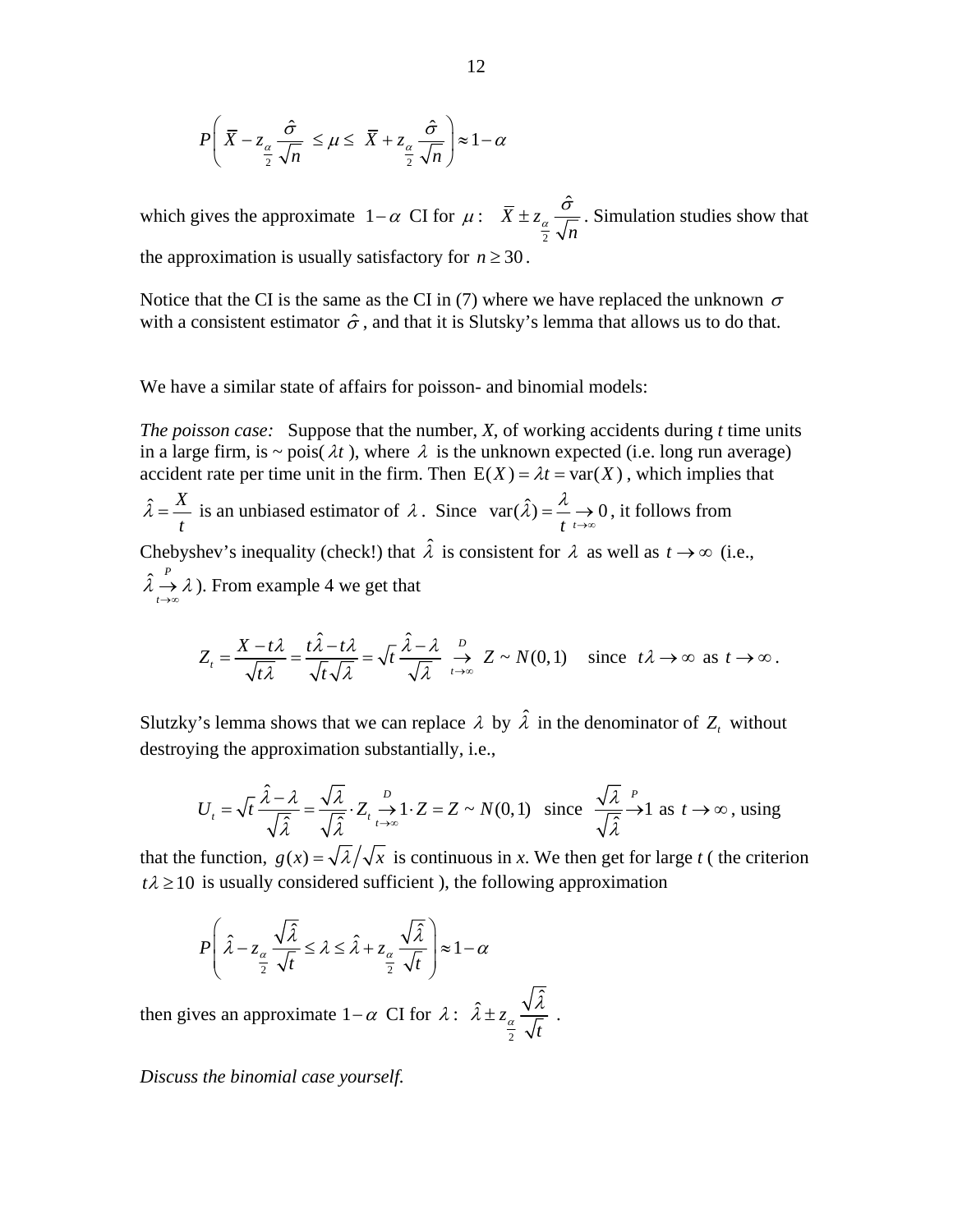## **Appendix 1 (mathematical prerequisites for Rice, chapter 5)**

First some review of sequences and continuous functions:

**(A1) Sequences** (see also Sydsæter I, section 6.4 on sequences ("tallfølger"))

An example of a sequence is:

(i)  $1, \frac{1}{2}, \frac{1}{3}, \frac{1}{4}, \ldots, \frac{1}{n}, \ldots$  (or described more shortly simply as  $1, \frac{1}{2}, \frac{1}{3}, \ldots$ ) which is a sequence of numbers continued indefinitely. It consists of infinitely many numbers, one for each integer, *n*. Abstractly we can describe a sequence (of numbers),  $a_1, a_2, a_3, \ldots, a_n, \ldots$  simply as *a function*,  $a_n$ , defined for each natural number *n*. Thus, the sequence (i) can also be described as

$$
a_n = \frac{1}{n}
$$
 for  $n = 1, 2, 3, ...$ 

We see that this particular sequence converges to 0 as *n* increases, i.e.,

 $\lim_{n\to\infty} a_n = \lim_{n\to\infty} \frac{1}{n} = 0$ . However, in general a sequence does not have to converge. For example, the sequence (ii) does not converge

(ii) -1, 1, -1, 1,......, 
$$
(-1)^n
$$
,... (or  $a_n = (-1)^n$  for  $n = 1, 2, 3,...$ )

Most number sequences we meet in this course, however, converge. For example

(iii) 
$$
2, \frac{3}{2}, \frac{4}{3}, \dots, \frac{n}{n-1}, \dots
$$
 (or  $a_n = \frac{n}{n-1}$  for  $n = 2, 3, 4, \dots$ )

which converges to 1. (Note that  $\frac{n}{n} = \frac{n-1+1}{1} = 1 + \frac{1}{1} \rightarrow 1$ 1  $n-1$   $n-1$ *n n*  $\frac{n}{n-1} = \frac{n-1+1}{n-1} = 1 + \frac{1}{n-1} \to 1 \text{ as } n \to \infty.$ 

A famous sequence is the following:

(iv) 
$$
\left(1 + \frac{1}{n}\right)^n
$$
 for  $n = 1, 2, 3, ...$ 

which converges to  $e = 2,718281828...$  as  $n \rightarrow \infty$  (proven in **A6** below).

We also talk about a sequence of random variables,  $X_1, X_2, X_3, \ldots, X_n, \ldots$ , which just means that the r.v.  $X_n$  is well defined for any natural number. When we say that the infinite sequence of r.v.'s,  $X_1, X_2, X_3, \ldots$ , is an *iid* sequence, we mean that all the (infinite number of) variables are observed under identical conditions (i.e., they have the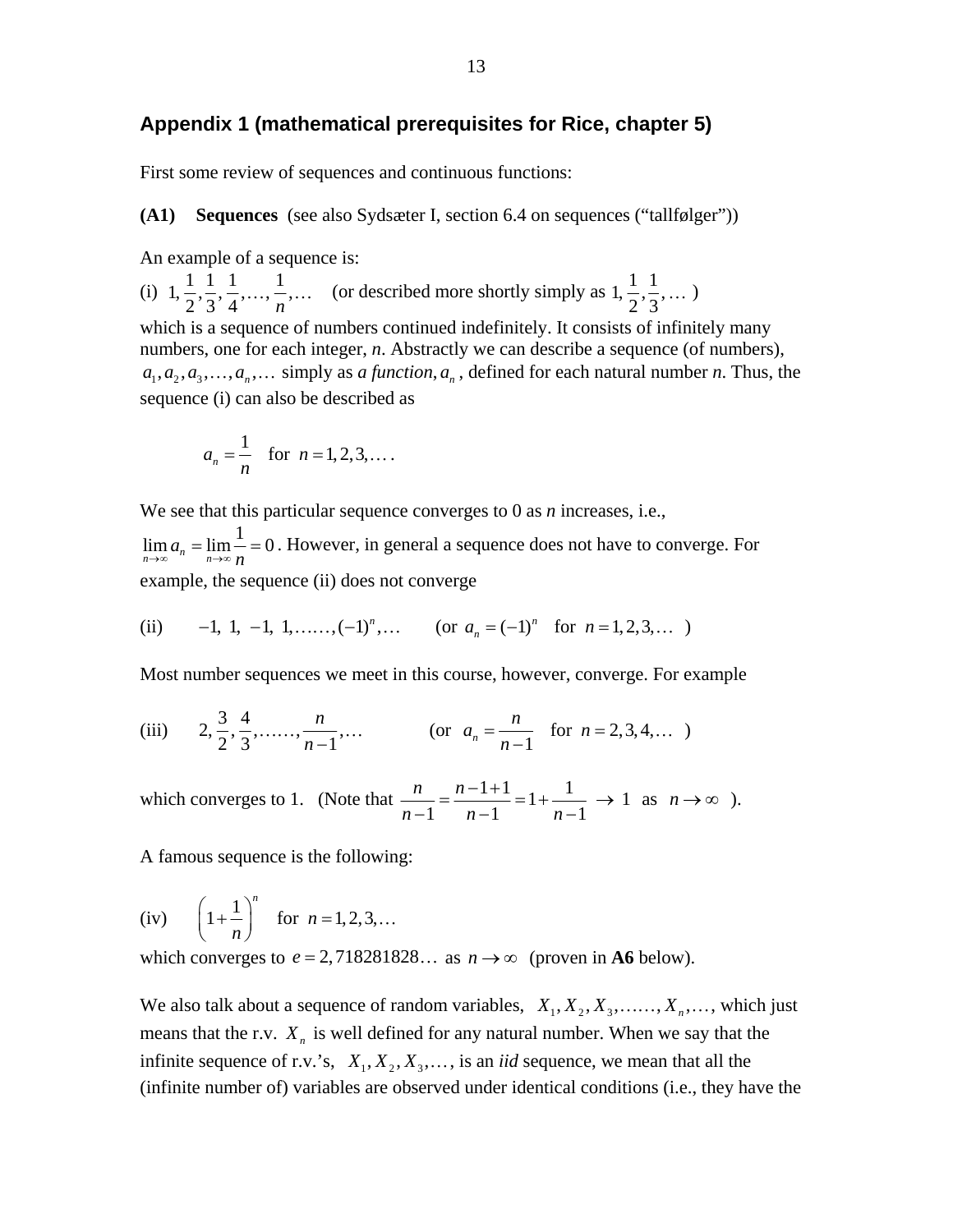same distribution) and observed independently of each other. From this sequence we can define other sequences, for example the sequence of means  $(\bar{X})$ :  $\bar{X}_1, \bar{X}_2, \bar{X}_3, \ldots$ , where

$$
\overline{X}_1 = X_1,
$$
  
\n
$$
\overline{X}_2 = \frac{1}{2}(X_1 + X_2)
$$
  
\n........  
\n
$$
\overline{X}_n = \frac{1}{n}(X_1 + X_2 + \dots + X_n)
$$
 and so on.

(Note that we have here put an index, *n*, on the mean  $\overline{X}_n$  to underline its dependence on *n*, i.e., the number of observations used. Usually we drop that index from the notation if the number of observations is fixed and understood from the context.)

## **(A2) Continuous functions (review)**

**Definition** (see Sydsæter I, section 6.9): A function  $y = f(x)$  is continuous in *x* if for *any* sequence,  $x_1, x_2, x_3, \ldots$  that belongs to the area of definition of *f* and converges to *x*,  $(\lim_{n \to \infty} x_n = x)$ , then also  $f(x_n) \to f(x)$  as  $n \to \infty$ .

In this course we often need to check that a function is continuous in order to use various results from the theory. There are some simple rules you should know that makes it easy in most cases to check that a function is continuous simply by looking at the expression for the function:

(i) All elementary functions used in this course are continuous. Those include e.g.: linear functions,  $y = ax + b$  where a,b are constants, power functions,  $y = x^n$  where *n* is an integer, or  $y = x^r$  for any real r when  $x > 0$ , exponentials,  $y = exp(x) = e^x$  or  $y = a^x$  for any  $a > 0$ , log functions,  $y = log(x)$  when  $x > 0$ , the gamma function,  $y = \Gamma(x)$  when  $x > 0$ .

(ii) If  $y = f(x)$  and  $y = g(x)$  are both continuous, then all the following functions are continuous as well:

- (a)  $y = c \cdot f(x)$  where *c* is a constant,
- (b)  $y = f(x) + g(x)$
- (c)  $y = f(x) \cdot g(x)$
- (d)  $y = f(x)/g(x)$  when  $g(x) \neq 0$
- (e)  $y = f(g(x))$  a function of a function.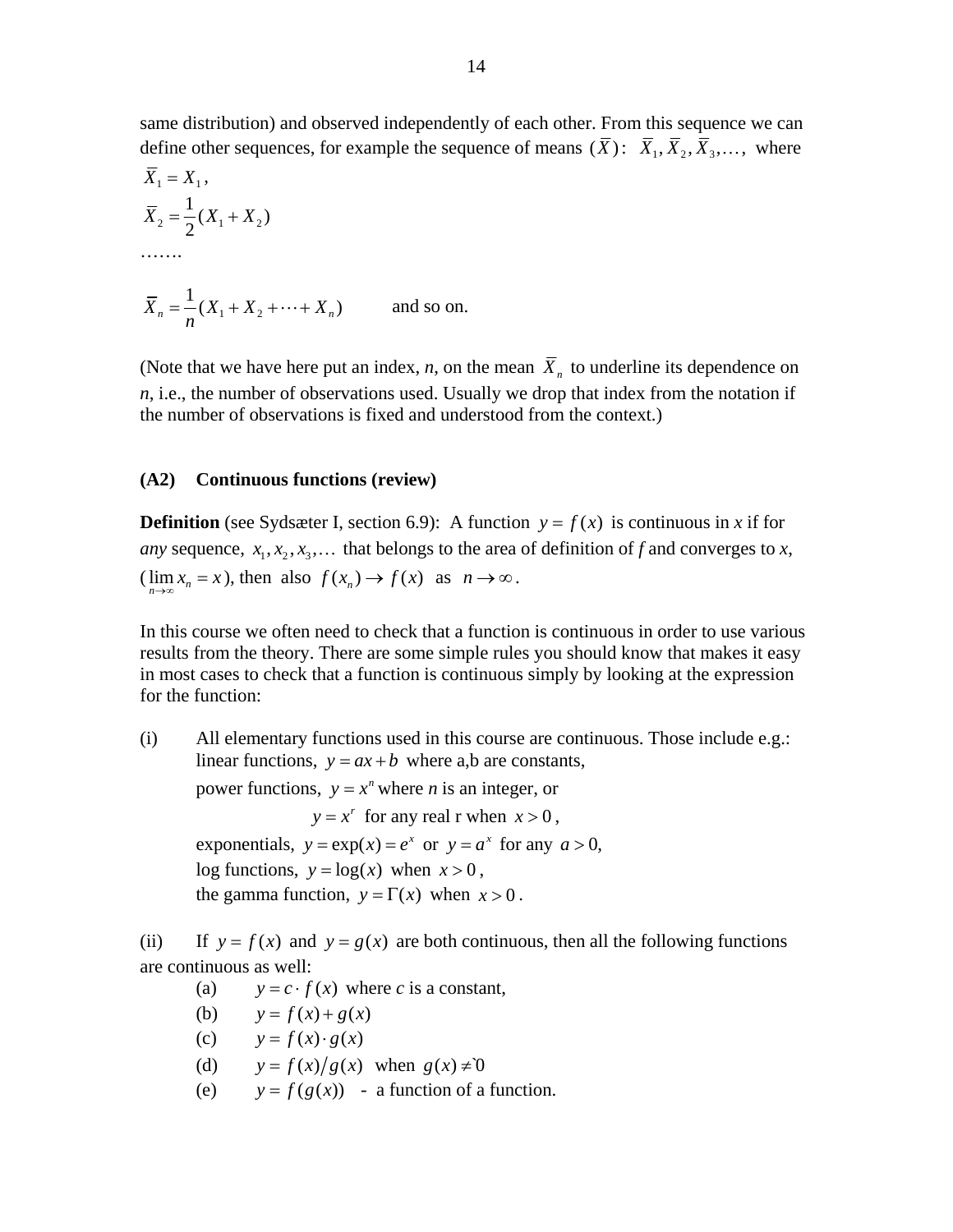(iii) The rules under (ii) are still valid if *f* and *g* depend on more than one variable. For example, if  $f(x, y)$  and  $g(x, y)$  are both continuous in x and y, then  $h_1(x, y) = f(x, y)/g(x, y)$  is continuous in x and y (when  $g(x, y) \neq 0$ ) and so on.

#### *Examples:*

Using (i) and (ii)(a and b), we see that  $y = 2x^5 - 3x + 4$  is continuous, and, more generally, any polynomial in *x*.

 $h(x, y) = x^2 - xy$  is continuous since both  $x^2$  and xy are continuous (the last one because of (iii)).

The pdf of the N( $\mu$ , $\sigma^2$ ) distribution,  $f(x) = \frac{1}{\sqrt{2\pi}} e^{-\frac{1}{2\sigma^2}(x-\mu)^2}$ 2  $f(x) = \frac{1}{\sqrt{2\pi}} e^{-\frac{1}{2\sigma^2}(x-\mu)}$ πσ  $=\frac{1}{\sqrt{2\pi}}e^{-\frac{1}{2\sigma^2}(x-\mu)^2}$ , we immediately see is

continuous since:

 $x - \mu$  is continuous  $\Rightarrow -\frac{1}{2\sigma^2}(x - \mu)^2$  is continuous (using (i) and (ii)e and noting that

2  $-\frac{1}{2\sigma^2}$  is just a constant),  $\Rightarrow e^{-\frac{1}{2\sigma^2}(x-\mu)^2}$  is continuous (using (i) and (ii)e),  $\Rightarrow$   $f(x)$  is continuous (using (ii)a).

The following results are much used in probability theory (a motivation can be found in Sydsæter I, section 7.6).

**(A3)**

(A3)

\n(i) For any real 
$$
a
$$
,  $e^a$  can be expressed as an infinite series

\n
$$
e^a = \sum_{i=0}^{\infty} \frac{a^i}{i!} = 1 + a + \frac{a^2}{2!} + \dots + \frac{a^n}{n!} + \dots
$$
\n(ii) If  $c$  is a common factor, it can be taken outside the sum,

\n
$$
\sum_{i=0}^{\infty} c \frac{a^i}{i!} = c \sum_{i=0}^{\infty} \frac{a^i}{i!} = ce^a
$$

 [**Note.** The theory of infinite series is not treated in the mathematics curriculum, except geometric series, so we will not go into this here. We only mention that the precise mathematical meaning of the sum is a limit of a sequence of numbers (see Sydsæter I, section 6.4 for the meaning of a sequence, or A1 above):

$$
e^a = \lim_{n \to \infty} \left( 1 + a + \frac{a^2}{2!} + \dots + \frac{a^n}{n!} \right),
$$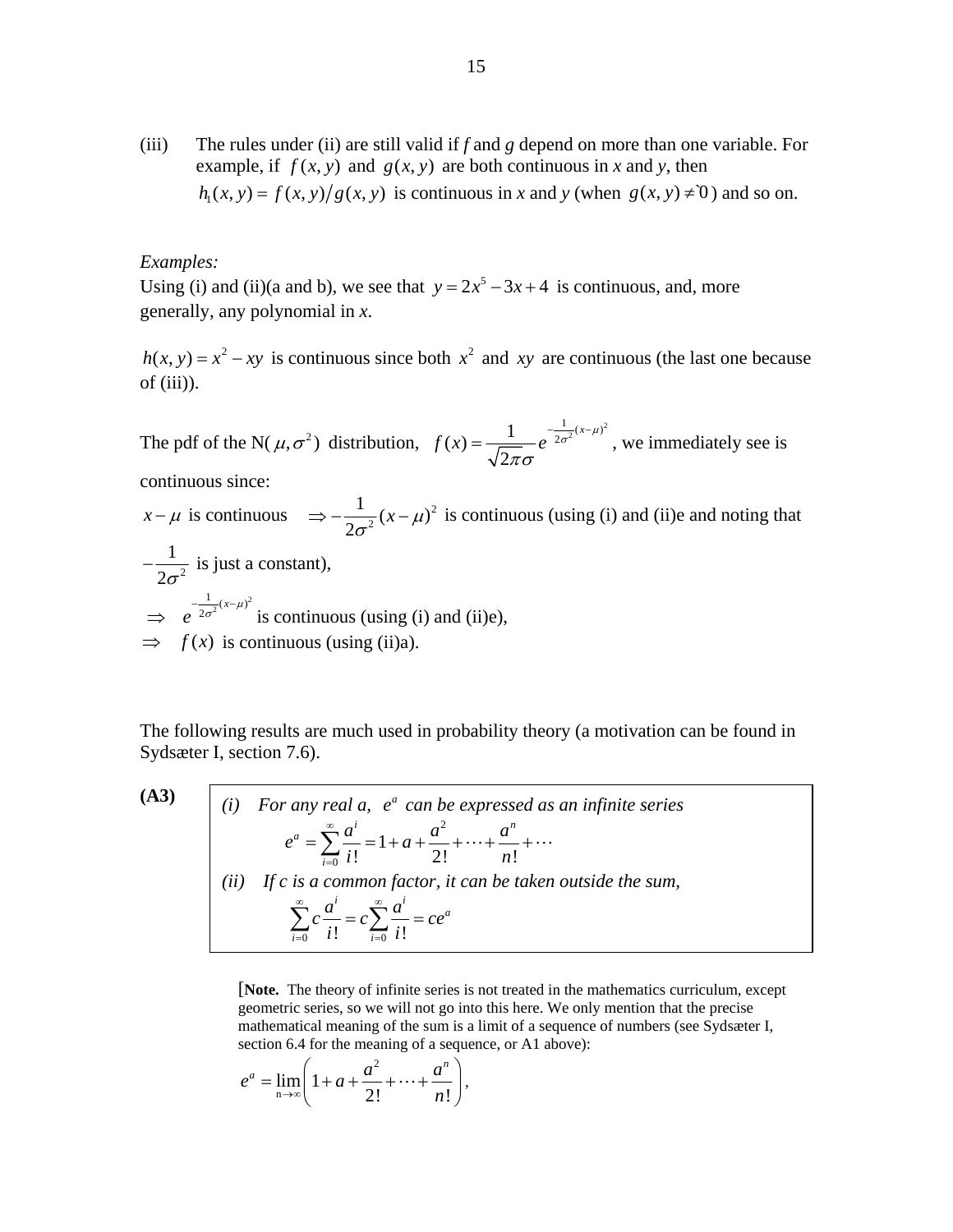which can be shown to be well defined (we say that the series is *convergent*) for every *a*. The only result from the theory of infinite series we use is the last statement that a common factor can be taken outside the sum. The series is mainly used in this course to derive the *mgf* for a poisson r.v. (see Example A in Rice, section 4.5):  $X \sim \text{pois}(\lambda)$  implies that the

$$
mgf \text{ is } M(t) = E(e^{tX}) = e^{\lambda(e^t-1)}.
$$

Much of approximation theory in mathematics and probability theory is based on the famous **Taylor's formula** (see Sydsæter I, section 7.6):

(A4)

\nLet 
$$
f(x)
$$
 be  $n+1$  times differentiable in an interval that contains 0 and  $x$ . Then,  $f(x)$  can be approximated by a polynomial as follows

\n
$$
f(x) = f(0) + \frac{x}{1!}f'(0) + \frac{x^2}{2!}f''(0) + \dots + \frac{x^n}{n!}f^{(n)}(0) + R_{n+1}(x)
$$
\nwhere the error term,  $R_{n+1}(x)$ , is  $R_{n+1}(x) = \frac{x^{n+1}}{(n+1)!}f^{(n+1)}(c)$ , where  $c$  is a number lying somewhere between 0 and  $x$ .

**[Note:** In (A4) we say that  $f(x)$  is expanded around  $x = 0$ . From (A4) it follows that we can expand  $f(x)$  around any other value,  $x = \mu$ , where *f* is differentiable: Write  $f(x) = f(\mu + x - \mu)$  and define  $g(h) = f(\mu + h)$  where  $h = x - \mu$ . Then  $g(0) = f(\mu)$  and  $g^{(n)}(0) = f^{(n)}(\mu)$ . Applying (A4) to  $g(h)$ , we obtain an expansion of  $f(x)$  around  $x = \mu$ :

**(A5)** 
$$
f(x) = g(x - \mu) = f(\mu) + \frac{x - \mu}{1!} f'(\mu) + \dots + \frac{(x - \mu)^n}{n!} f^{(n)}(\mu) + \frac{(x - \mu)^{n+1}}{(n+1)!} f^{(n+1)}(c)
$$

where c is a number lying somewhere between  $\mu$  and *x*.]

**Example 6.** Rice section 4.6 gives examples of finding approximate expressions of expectations and variances. Let *X* be a r.v. with  $E(X) = \mu$  and  $var(X) = \sigma^2$ . Suppose we want the expectation and variance of a transformed r.v.,  $Y = g(X)$ . If *g* is complicated it is often hard to find  $E(Y)$  and var(Y) exactly. If  $g(x)$  is differentiable around  $x = \mu$ , however, we can easily obtain approximate values by using Taylor expansion around  $\mu$ . Ignoring the error term, we have from  $(A5)$  with  $n = 1$ :

$$
g(X) \approx g(\mu) + g'(\mu)(X - \mu)
$$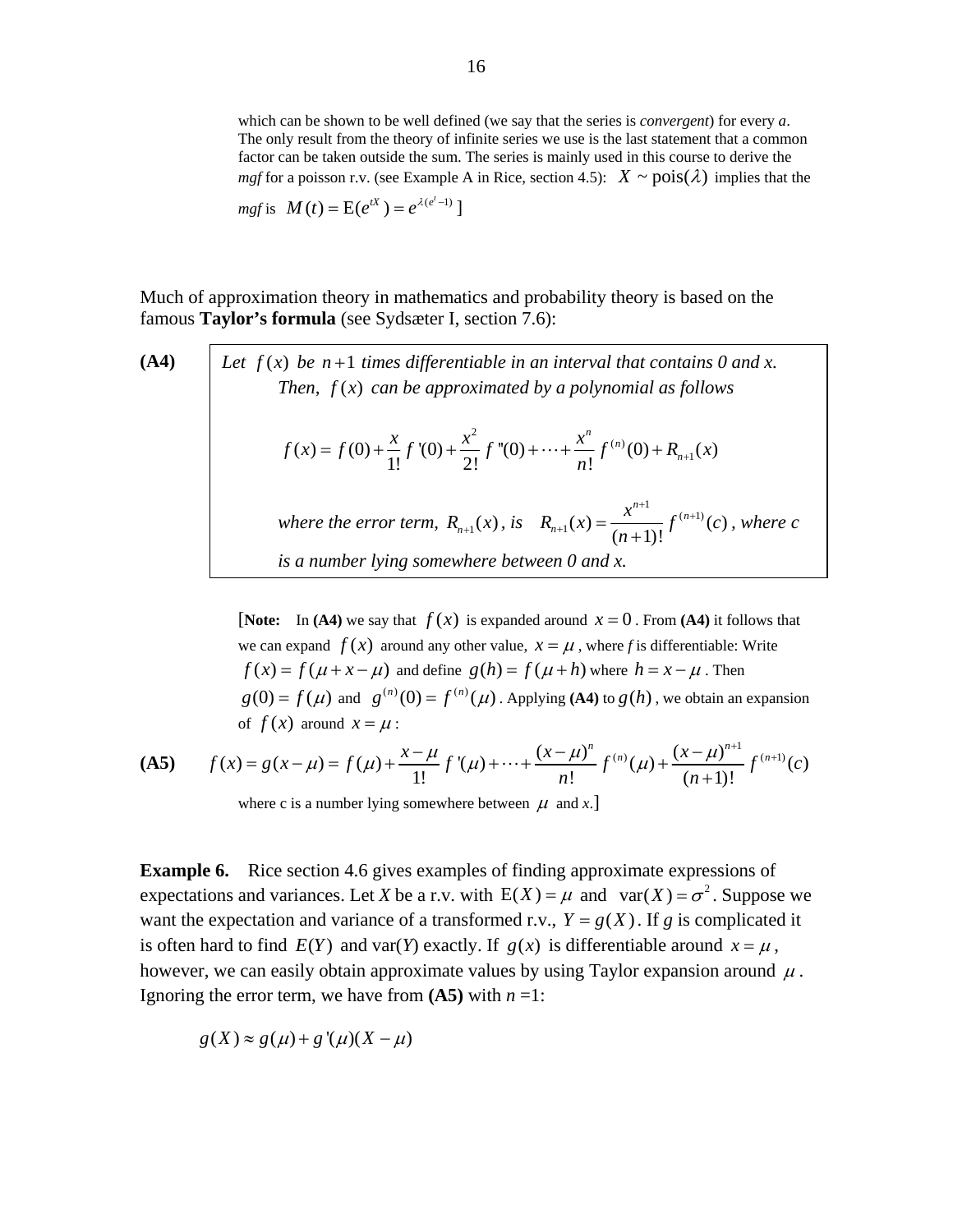By taking expected value and variance on both sides, we get (note that  $g(\mu)$  and  $g'(\mu)$ are constants)

$$
E(g(X)) \approx g(\mu)
$$
 and  $var(g(X)) \approx [g'(\mu)]^2 \sigma^2$ 

By including an extra term in the expansion, we may obtain a (hopefully – it depends on the error term) better approximation to the expectation:

$$
g(X) \approx g(\mu) + g'(\mu)(X - \mu) + \frac{g''(\mu)}{2}(X - \mu)^2
$$

gives

 $\overline{a}$ 

$$
E(g(X)) \approx g(\mu) + \frac{\sigma^2}{2} g''(\mu)
$$
 (read example B in Rice, sec. 4.6)

Note that it is usually not a good idea in this context to include many terms in the Taylor approximation since terms like  $(X - \mu)^r$  for larger *r* are often statistically quite unstable, which may destroy the approximation. (*End of example.*)

### **Note: The rest of appendix 1 and 2 is optional reading.**

From **(A4)** we can now derive the following much used result (also used in the proof of the CLT):

**(A6)** *If*  $a_n$ ,  $n = 1, 2, \ldots$  *is a sequence of numbers(see Sydsæter I, section 6.4) converging to a number, a (i.e.*  $a_n \rightarrow a$ ), then  $a_n, \quad n = 1, 2, ...$  $a_n \rightarrow a$  1 *n*  $n \downarrow \downarrow a^a$ *n*  $\left(\frac{a_n}{a_n}\right)^n \to e$  $\left(1+\frac{a_n}{n}\right)^n \to$ 

**Proof:** Taking log on both sides, the result follows if we can show that  $n \cdot \ln |1+$ n *n n*  $n \cdot \ln\left(1 + \frac{a_n}{n}\right) \to a$  (since  $e^x$ is a continuous function<sup>[1](#page-16-0)</sup>). Put  $x_n = \frac{a_n}{n}$  $x_n = \frac{a_n}{n}$ . Then  $n \cdot x_n = a_n \rightarrow a$ . Applying (A4) to the function,  $f(x) = n \cdot \ln(1+x)$ , with only one term plus error, we get  $f(x) = f(0) + f'(c)x = \frac{n}{1+x}$ *c*  $= f(0) + f'(c)x =$ + *x* , where *c* is between 0 and *x*. Note that  $f(0) = 0$ .

<span id="page-16-0"></span><sup>1</sup> By definition continuity of  $e^x$  means that for any sequence,  $x_1, x_2, x_3, \ldots$  converging to *x*,

$$
(\lim_{n \to \infty} x_n = x), \text{ then also } e^{x_n} \to e^x \text{ as } n \to \infty. \text{ Put } x_n = n \cdot \ln\left(1 + \frac{a_n}{n}\right).
$$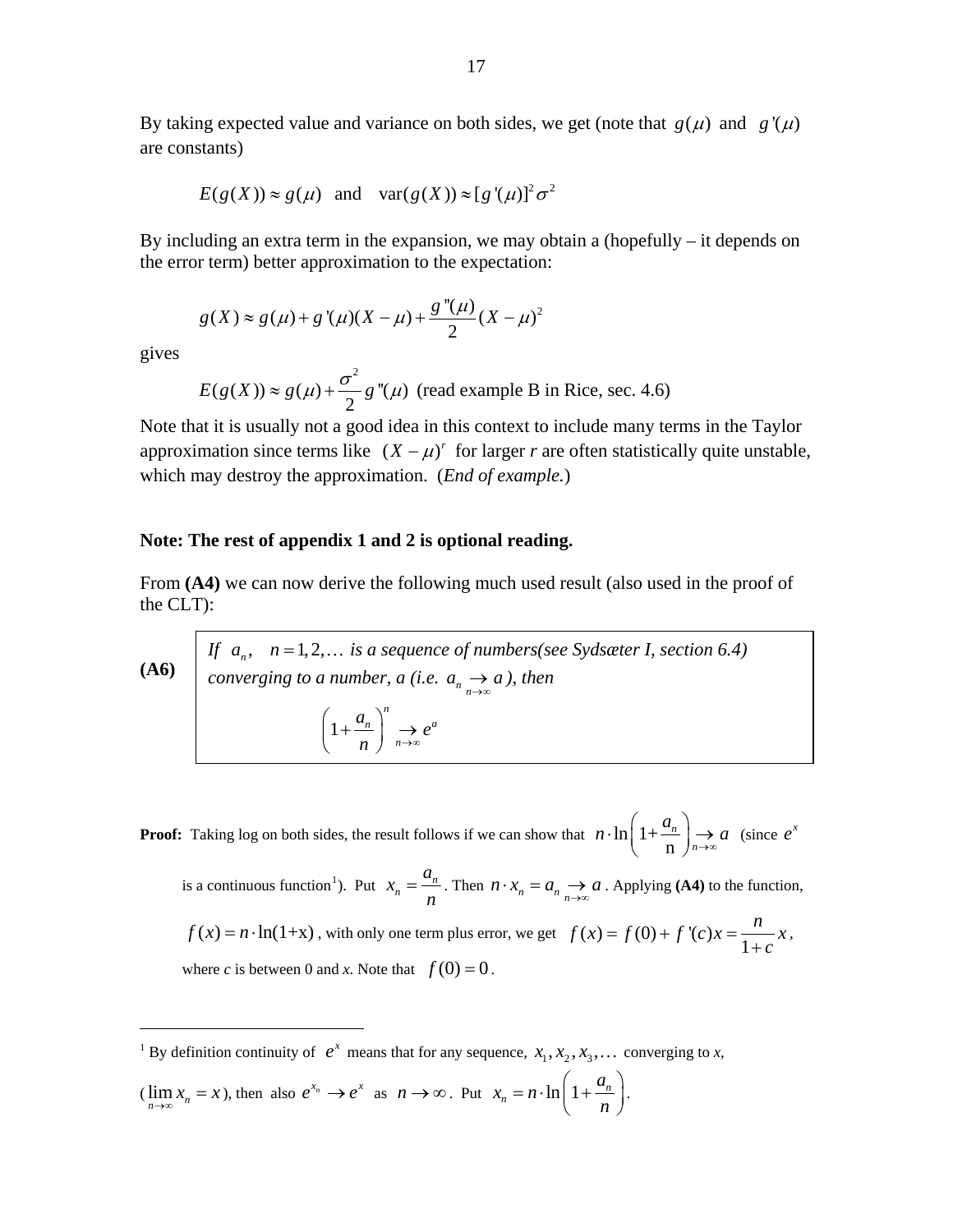Therefore, 
$$
f(x_n) = n \cdot \ln(1 + x_n) = \frac{n \cdot x_n}{1 + c_n} \to \frac{a}{1} = a
$$
, using that  $n \cdot x_n \to a$  and that  $c_n \to 0$ .

The last statement follows since  $c_n$  always lies between 0 and  $x_n$  (implying  $0 \leq |c_n| \leq |x_n|$ ),

and  $x_n = \frac{a_n}{n} \rightarrow 0$  $x_n = \frac{a}{b}$  $=\frac{a_n}{n} \to 0$  since the sequence,  $a_n$ ,  $n = 1, 2, ...$  converges to *a*, and therefore must be bounded (i.e., there is a number *C* such that  $|a_n| \leq C$  for all *n*). Q.E.D.

In order to make the proof of the CLT completely rigorous we need one more mathematical fact.

**(A7)** 

*If the mgf,*  $M(t) = E(e^{tX})$  *of a r.v., X, exists for all t in an open interval containing 0 (i.e. for all t*  $\in$   $(a,b)$  *where a* < 0 < *b ), then the n-th derivative,*  $M^{(n)}(t)$ , exists for all  $n = 1, 2, \ldots$  in this interval. This implies, in particular *that*  $M^{(n)}(t)$  *is continuous in*  $(a,b)$  *for all n.* 

[**Note.** This result is not hard to prove, but requires results from more advanced integration theory, and is therefore omitted here. Note also that  $(A7)$  shows that the assumption that  $M(t)$  exists in an open interval around 0, is a quite strong assumption on the distribution of *X*. It implies that moments,  $E(X^r)$ , of all orders  $r = 1, 2, ...$  exist. This follows since,  $E(X^r) = M^{(r)}(0)$  then exists for all *r*. The assumption is valid for most of the common distributions met in this course, but there are notable exceptions. For example it is not true for *t*-distributions, since, if *X* is *t*-distributed with  $\nu$  degrees of freedom, then it can be shown that  $E(X^r)$  exists only for  $r \leq \nu$ .

## **Appendix 2 (some proofs)**

#### **Proof of (4) (optional reading)**

We will prove the  $h(x, y)$ -case. Try to write out a proof for the simpler  $g(x)$ -case yourself (in case you don't realize that the *g*-case follows directly from the *h*-case). Suppose  $X_n \stackrel{P}{\rightarrow}$  $X_n \underset{n \to \infty}{\to} c$  and  $Y_n \underset{n \to \infty}{\to} d$  and that  $h(x, y)$  is continuous for  $Y_n \to d$  and that  $h(x, y)$  is continuous for  $x = c$ ,  $y = d$ . Choose an  $\varepsilon > 0$  arbitrarily small. We need to prove that  $P(| h(X_n, Y_n) - g(c, d) | \leq \varepsilon) \to 1$ . According to the meaning of continuity (see e.g. Sydsæter I, sec. 6.9), there is a  $\delta > 0$ such that, whenever  $|x-c| \leq \delta$  and  $|y-d| \leq \delta$ , then  $|h(x, y)-h(c, d)| \leq \varepsilon$ .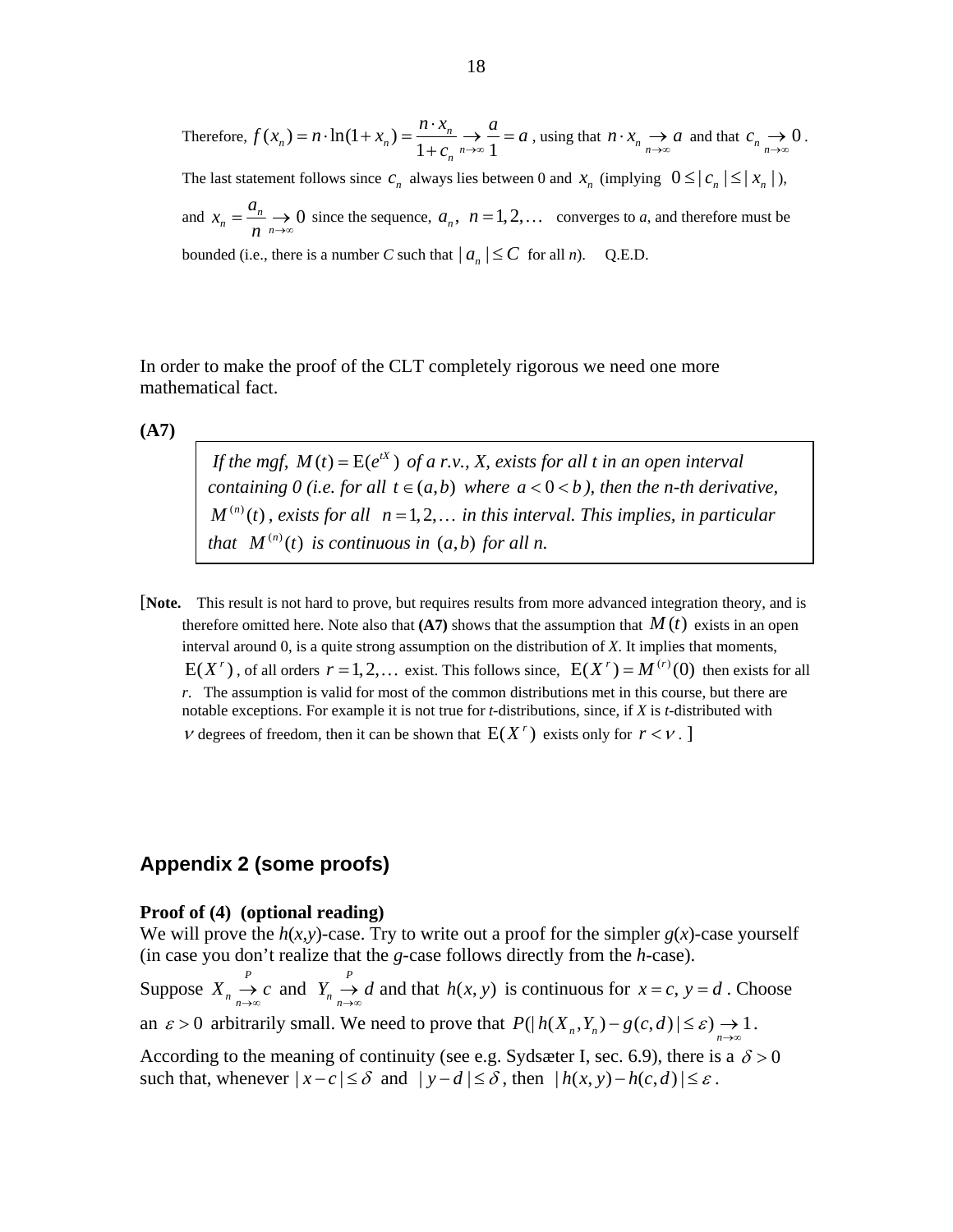Define events,  $A_n$ ,  $B_n$ ,  $C_n$  by  $A_n = (|X_n - c| \le \delta)$ ,  $B_n = (|Y_n - d| \le \delta)$ , and  $C_n = ( | h(X_n, Y_n) - h(c, d) | \le \varepsilon ).$ 

We then have  $A_n \cap B_n \Rightarrow C_n$  which implies that  $P(C_n) \ge P(A_n \cap B_n)$ . (Note that if *A*, *B* are events such that  $A \Rightarrow B$ , or  $A \subset B$  interpreted as sets, then  $P(A) \leq P(B)$ ). According to the definition of probability limit,  $P(A_n) \to 1$  and  $P(B_n) \to 1$ . This implies that  $P(A_n \cap B_n) \to 1$  since  $P(A_n \cap B_n) = P(A_n) + P(B_n) - P(A_n \cup B_n) \to 1 + 1 - 1 = 1$  as  $n \to \infty$  (Note that  $P(A_n \cup B_n) \ge P(A_n) \to 1$  implies that  $P(A_n \cup B_n) \to 1$ . Hence, since

 $P(C_n) \ge P(A_n \cap B_n)$ , also  $P(C_n) \to 1$  as  $n \to \infty$ . Q.E.D.

#### **Proof of (5) (optional reading)**

i) Suppose that  $Y_n \to c$ . We need to prove that  $Y_n \to Y$  where  $P(Y = c) = 1$ . Let the cdf of  $Y_n$  be  $F_n(y)$  and the cdf of *Y* be  $F(y)$ , i.e. the trivial cdf at *c* (see 1.2)  $Y_n \xrightarrow[n \to \infty]{P} c$ . We need to prove that  $Y_n \xrightarrow[n \to \infty]{D}$  $Y_n \longrightarrow Y$  where  $P(Y = c) =$ 

$$
F(y) = P(Y \le y) = \begin{cases} 0 & \text{for } y < c \\ 1 & \text{for } y \ge c \end{cases}
$$
 Thus  $F(y)$  is continuous for all  $y \ne c$ .

Hence, according to the definition of convergence in distribution, we need to show that  $F_n(y) \to F(y)$  for all  $y \neq c$ , or  $F_n(y) \to 0$  for  $y < c$  and  $F_n(y) \to 1$  for  $y > c$ . Again we use that if  $A \Rightarrow B$ , then  $P(A) \le P(B)$ . Suppose  $y > c$  (or  $y - c > 0$ ). Then the following events satisfy

$$
(|Y_n - c| \le y - c) \Leftrightarrow (- (y - c) \le Y_n - c \le y - c) \Leftrightarrow (c - (y - c) \le Y_n \le c + y - c)
$$
  

$$
\Leftrightarrow (2c - y \le Y_n \le y) \Rightarrow (Y_n \le y)
$$

Hence  $F_n(y) = P(Y_n \le y) \ge P(|Y_n - c| \le y - c) \to 1$  since  $Y_n \to c$ . Therefore, we must have that  $F_n(y) \to 1$ . *Y*<sub>*n*</sub> →  $\rightarrow$  *n*→∞

Now, suppose  $y < c$  (i.e.  $c - y > 0$ ). We have

$$
(Y_n \le y) \Leftrightarrow (-Y_n \ge -y) \Leftrightarrow (c - Y_n \ge c - y) \Rightarrow (|Y_n - c| \ge c - y) \Rightarrow (|Y_n - c| > \frac{c - y}{2})
$$

Thus,  $F_n(y) = P(Y_n \le y) \le P\left(|Y_n - c| > \frac{c - y}{2}\right) \to 0$  $\Big\downarrow_{n \to \infty} 0$ , which implies that  $F_n(y) \to 0$ ,

and we have proven that  $Y_n \to Y$ .  $Y_n \longrightarrow Y$ <br>*n*→∞